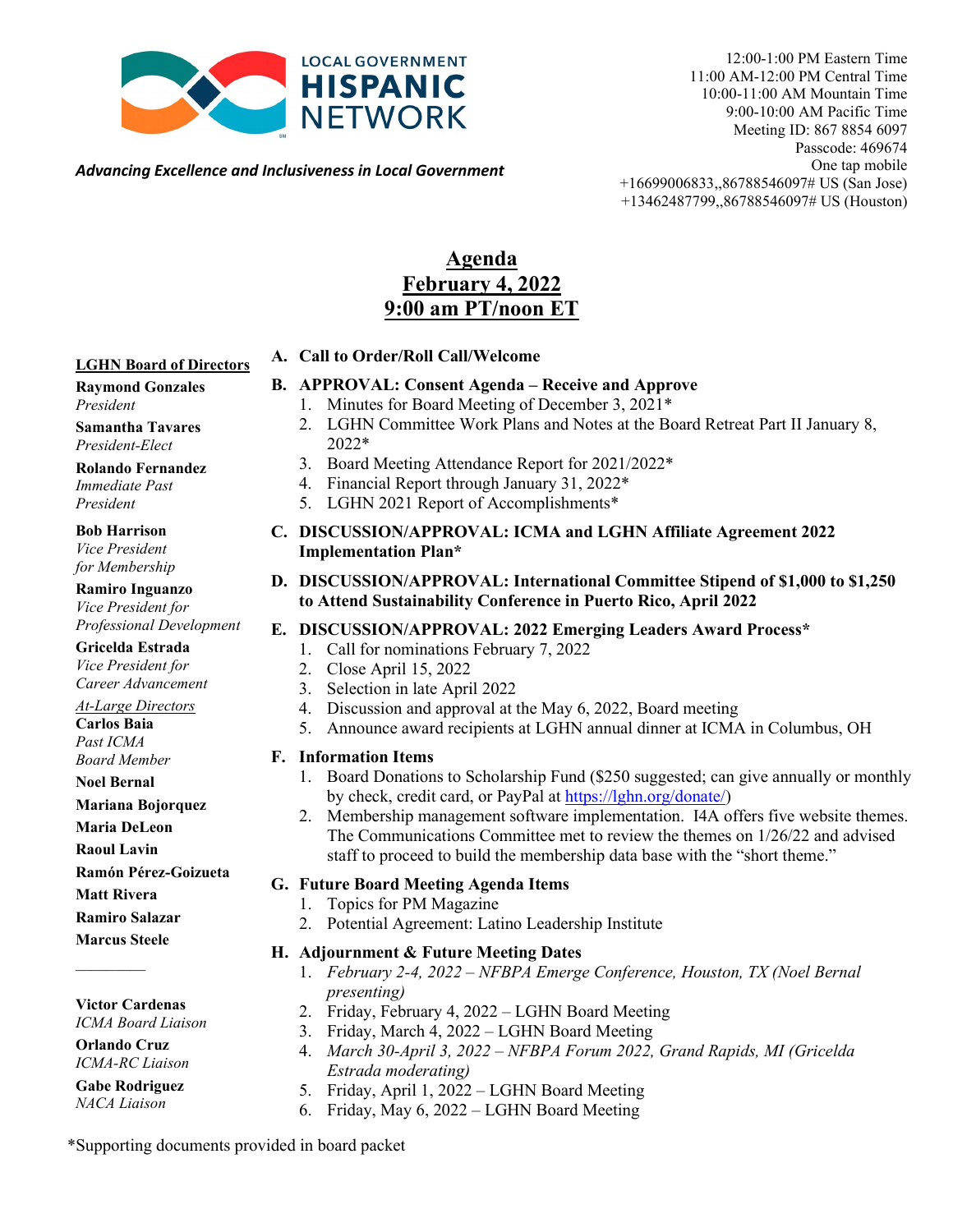- 7. Friday, June 3, 2022 LGHN Board Meeting
- 8. *June 5-June 8, 2022 – GFOA Annual Conference, Austin, TX*
- 9. Friday, July 8, 2022 LGHN Board Meeting (Note: Date change to avoid conflict with July 4<sup>th</sup> weekend)
- 10. Friday, August 5, 2022 LGHN Board Meeting
- 11. Friday, September 9. 2022 LGHN Board Meeting (Note: Date change to avoid conflict with Labor Day)
- 12. *September 18-21, 2022 – ICMA Annual Conference, Columbus, OH (LGHN proposed seven sessions in collaboration with NFBPA, NACA and I-NAPA)*
- 13. *October 6-8, 2022 – LGHN Board Retreat and Annual Membership Meeting, Chicago, IL (Collaborating with GFOA and SGR to develop sessions)*
- 14. Friday, November 4, 2022 LGHN Board Meeting
- 15. Friday, December 2, 2022 LGHN Board Meeting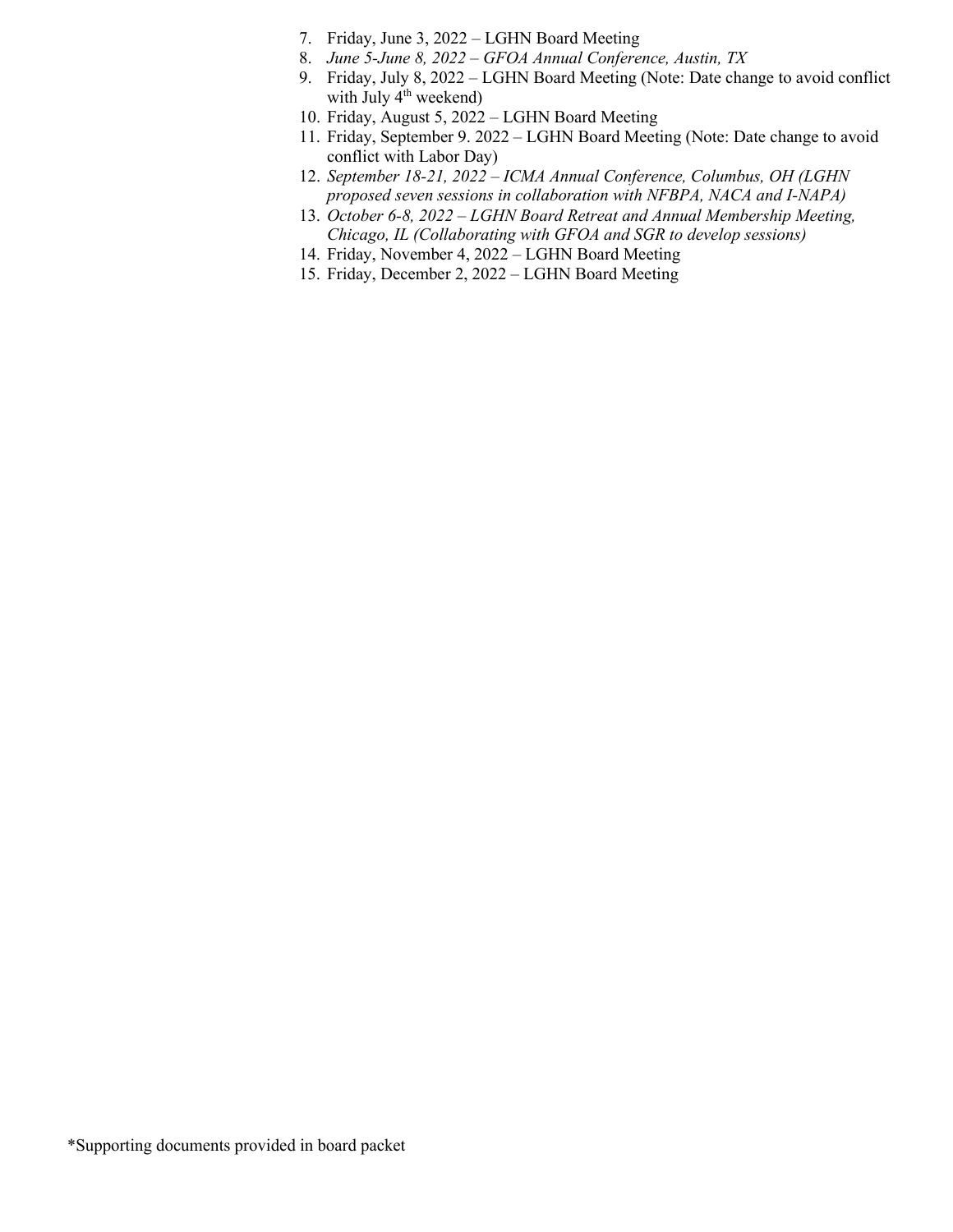

## **Board Meeting Summary of December 3, 2021**

**Board Members in Attendance:** Raymond Gonzales (President), Ramiro Salazar, Bob Harrison, Carlos Baia, Victor Cardenas, Rolando Fernandez, Noel Bernal, Maria De Leon, Raoul Lavin, Matt Rivera, Marcus Steele, Ramón Pérez-Goizueta, Mariana Bojorquez, Gabriel Rodriguez, Orlando Cruz with MissionSquare and Robert Donnan with ICMA

**Absent:** Samantha Tavares (President-Elect) and Gricelda Estrada

**LGHN Staff:** Karen Davis and Christine Butterfield

### **A. Call to Order/Roll Call/Welcome**

Ray Gonzales called the meeting to order at 9:05 am PT.

**B. APPROVAL: Consent Agenda** – Receive and Approve 1. Minutes for Board Meeting of November 5, 2021\* 2. Board Meeting Attendance Report for 2020/21\* 3. Financial Report through November 28, 2021\*

Motion to approve by Raoul Lavin Seconded by Matt Rivera Unanimously approved

### **C. APPROVAL: 2022 LGHN Dues Structure\***

Karen reviewed the updated due's structure and clarified that non-profits that work with local governments will be considered full members. Ray provided an overview of his new role as the Executive Director of the Metro Denver Economic Development Corporation. Karen also forecasted that an area of focus for LGHN in 2022 will be to grow sponsorships and that will likely include providing major sponsors a voting seat on the LGHN Board of Directors. Orlando Cruz shared that he and his team are excited about LGHN bringing in more corporate members. He also offered that he would recommend that any corporate member's mission be tied to public service.

Motion to approve by Carlos Baia Seconded by Rolando Fernandez Unanimously approved

### **D. APPROVAL: 2022-2023 LGHN Budget\***

Karen indicated that the proposed budget was the same as the version present to the board in November. Although the current budget will end in the red, proceeds for the conference will be used to offset and balance the 2021 budget. Staff will work to restore the conference proceeds with fundraising in 2022. In addition, she offered one clarification. Under special projects, funds have been designated for two of the International Committee members to join a conference in Puerto Rico in the spring of 2022. Raoul Lavin shared that ICMA requested that local governments attend the meeting. The conference theme is sustainability. Noel Bernal noted that the Institute of Building Technology and Safety will sponsor his participation in the conference.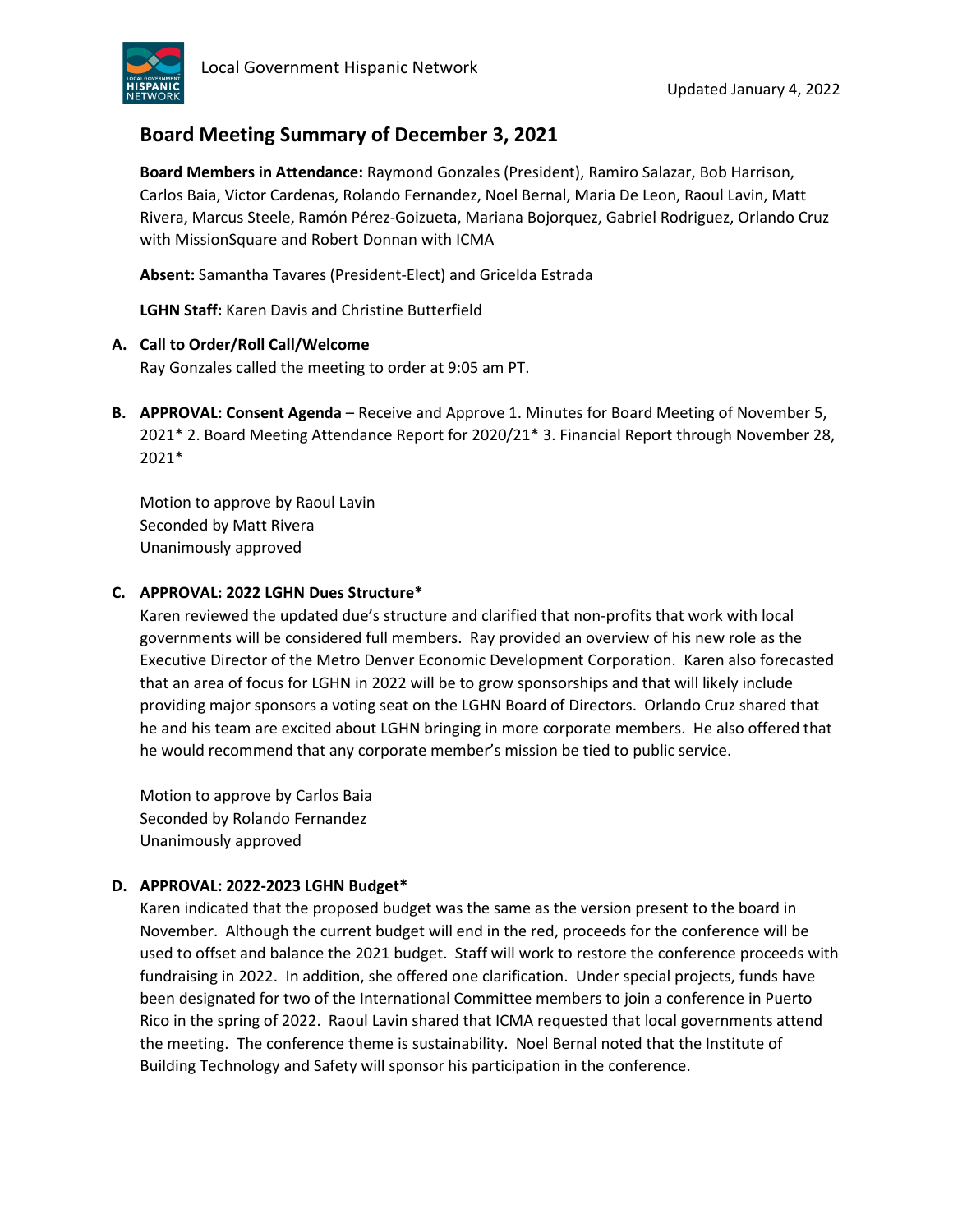

Motion to approve by Rolando Fernandez Seconded by Noel Bernal Unanimously approved

### **E. APPROVAL: LGHN Long Range Financial Plan\***

Karen presented the plan and again noted that it is consistent with the version the Board reviewed in November. She also noted that it would be updated midyear and presented as an informational item to the Board. Noel requested that the plan include information about the method to account for funds. Rolando asked that the Board review its policies to set aside conference proceeds for other funds such as scholarships.

Motion to approve by Noel Bernal Seconded by Rolando Fernandez Unanimously approved

### **F. DISCUSSION/APPROVAL: Membership Management Software**\*

Christine reminded the Board that staff presented a detailed summary of the functionality, needs and service providers interviewed at the Board Retreat on September 11, 2021. She reviewed the results of the reference checks conducted by staff in November. She noted that based on the functionality, LGHN needs and reference checks, staff recommended that the Board select i4a. Christine also shared that the firm provides services to the National Forum for Black Public Administrators.

Matt Rivera requested more information about the firm's commitment to diversity, inclusion, and equity. Rolando Fernandez asked how much money would be saved with the purchase. Christine and Karen noted that all membership activities are manually processed at this time and that automating the process will generate cost savings. Orlando Cruz noted that without the i4a software the current system is not scalable.

Motion to approve by Noel Bernal Seconded by Maria De Leon Unanimously approved

### **G. DISCUSSION/APPROVAL; Participation in Puerto Rico Conference**

See discussion above and approval under agenda item D. 2022 and 2023 Budget. Noel Bernal reminded the Board of the international credentialing program elements presented at the Biennial Conference in September 2021. He asked the Board for comments or questions.

Motion to approve by Rolando Fernandez Seconded by Carlos Baia Unanimously approved

### **H. DISCUSSSION: Board Retreat\***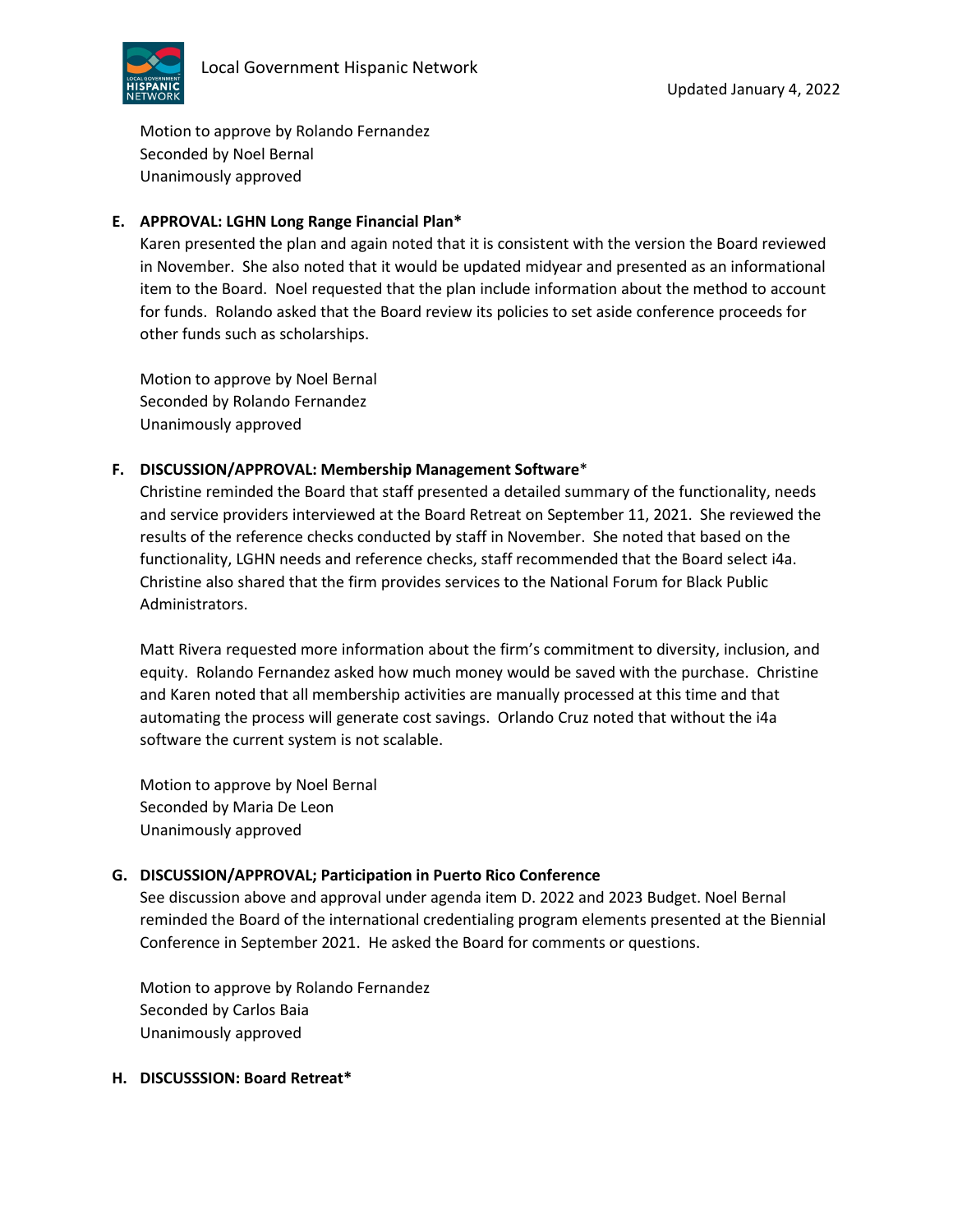

The Board of Directors affirmed the date and time, January 8 from 7:00 am to 10:30 am PT. Staff shared the draft agenda and asked for comments.

- **I. Information Items** 1. LGHN Board Roster/Contact Information\* 2. Board Donations to Scholarship Fund (\$250 suggested; can give annually or monthly by check, credit card, or PayPal at https://lghn.org/donate/)
- **J. Future Board Meeting Agenda Items** 1. January Board Meeting &Retreat a) Board Retreat Report b) Management Partners Contract Amendment c) Set Date and Select Board Retreat Location 2. Topics for PM Magazine 3. Potential Agreement: Latino Leadership Institute
- **K. Adjournment & Future Meeting Dates** 1. Saturday, January 8, 2022 LGHN Board Meeting & Retreat 2. Friday, February 4, 2022 – LGHN Board Meeting 3. Friday, March 4, 2022 – LGHN Board Meeting 4. March 30-April 3, 2022 – NFBPA Forum 2022, Grand Rapids, MI 5. Friday, April 1, 2022 – LGHN Board Meeting 6. Friday, May 6, 2022 – LGHN Board Meeting 7. Friday, June 3, 2022 – LGHN Board Meeting 8. Friday, July 8, 2022 – LGHN Board Meeting (date change to avoid conflict with July 4th weekend) 9. Friday, August 5, 2022 – LGHN Board Meeting 10. Friday, September 9. 2022 – LGHN Board Meeting date change to avoid conflict with Labor Day) \*Supporting documents provided in board packet 11. September 18-21, 2022 – ICMA Conference, Columbus, OH 12. Friday, October 7, 2022 – LGHN Board Meeting 13. Friday, November 4, 2022 – LGHN Board Meeting 14. Friday, December 2, 2022 – LGHN Board Meeting 15. TBD – Board Retreat (will replace October or November board meeting date)

Ray adjourned the meeting at about 9:45 am PT.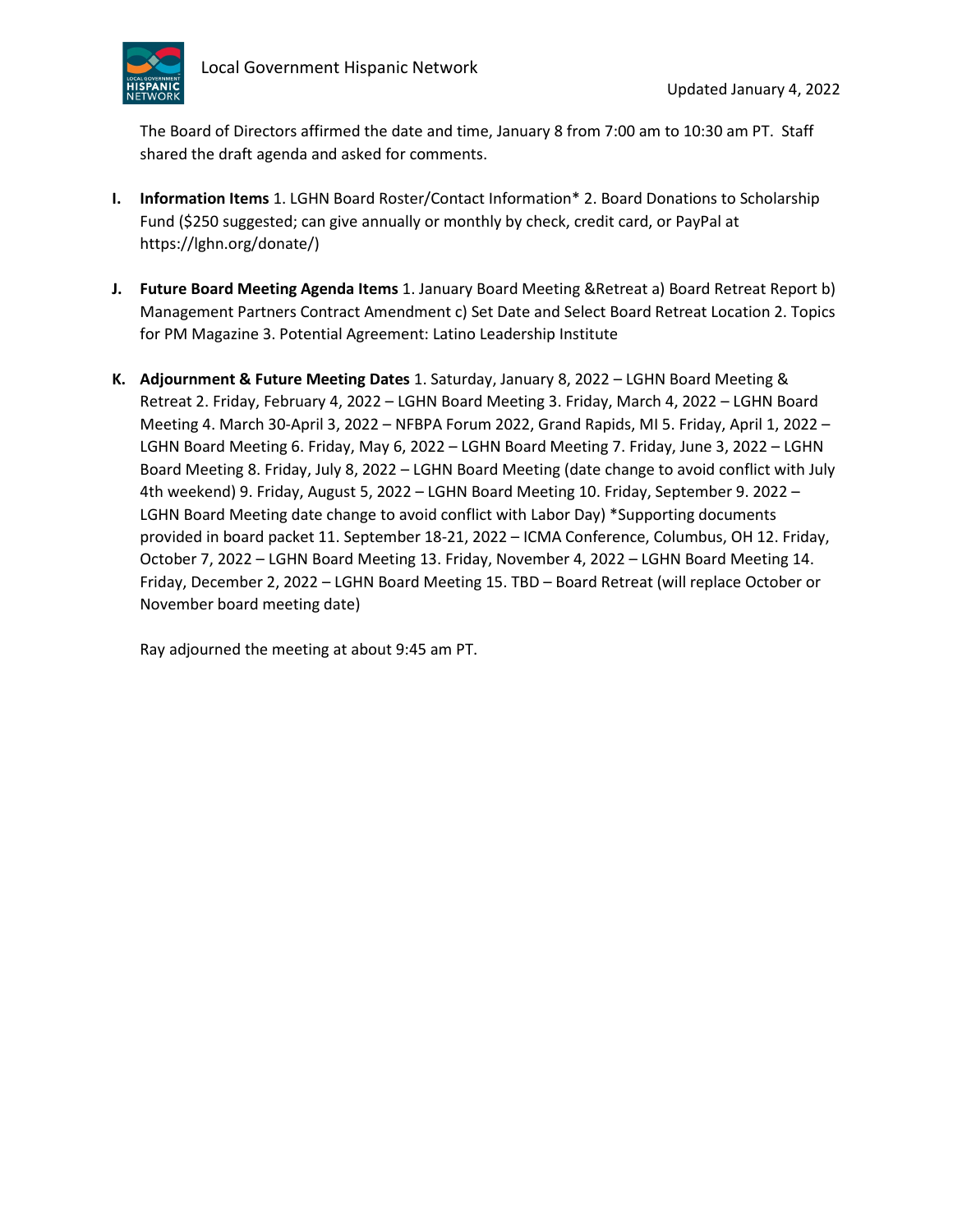

# **LGHN Board of Director's Retreat - Part II Committee Work Plan Discussion and Summary**

# **1/8/22**

**Board Members in Attendance:** Raymond Gonzales (President), Samantha Tavares (President-Elect), Gricelda Estrada, Bob Harrison, Carlos Baia, Victor Cardenas, Rolando Fernandez, Noel Bernal, Maria De Leon, Ramón Pérez-Goizueta, Raoul Lavin, Ramiro Inguanzo, and Matt Rivera

**Absent:** Ramiro Salazar, Marcus Steele, Mariana Bojorquez, Gabriel Rodriguez, Orlando Cruz with MissionSquare and Robert Donnan with ICMA

**LGHN Staff:** Karen Davis and Christine Butterfield

Raymond Gonzales called the meeting to order at 7:05 am PT.

| <b>LGHN Committee Work Plans for 2022 and 2023</b>                                           | <b>Retreat Discussion</b>           |
|----------------------------------------------------------------------------------------------|-------------------------------------|
| A. Executive Committee Chair - Raymond Gonzales - Staff support from                         | • Review and update values and      |
| Christine                                                                                    | mission statement (at the fall 2022 |
| 1. LGHN values and process to confirm alignment by third-party contractors<br>Board retreat) |                                     |
| 2. Explore partnerships with other organizations and build relationships                     | • Better define LGHN relationship   |
| 3. Better define relationships with and opportunities for participating in                   | with affiliates and invite the      |
| programs offered by LGHN affiliates (NFBPA, I-NAPA, NACA, GFOA).                             | presidents of each organization and |
| 4. Create a master calendar of affiliate activities.                                         | establish a regular meeting to      |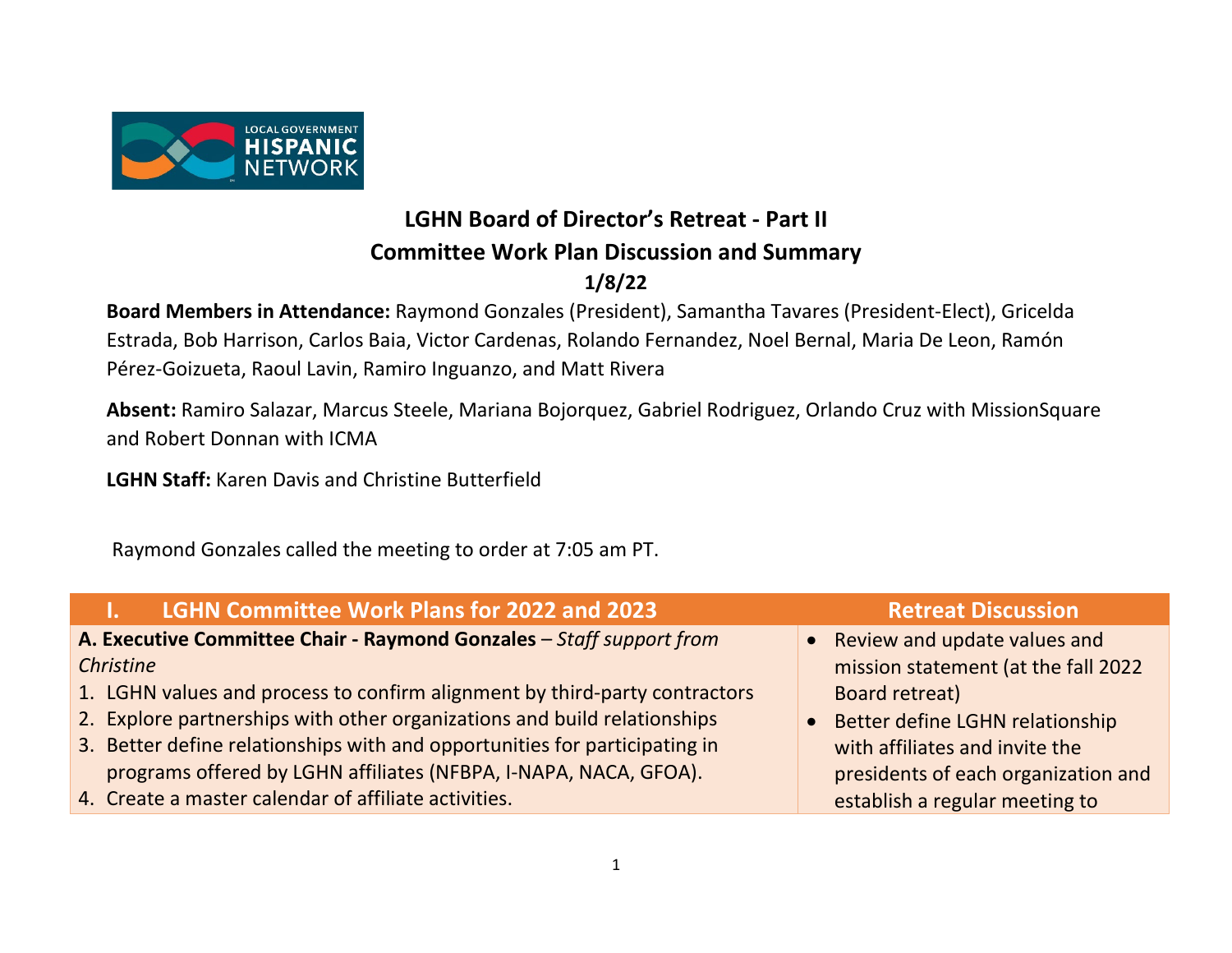| <b>LGHN Committee Work Plans for 2022 and 2023</b><br>ı.                                                                                                                                                                                                                                                                                                                                                                                                                                                                                                                                      | <b>Retreat Discussion</b>                                                                                                                                                                                                                                                                                                                                                                       |
|-----------------------------------------------------------------------------------------------------------------------------------------------------------------------------------------------------------------------------------------------------------------------------------------------------------------------------------------------------------------------------------------------------------------------------------------------------------------------------------------------------------------------------------------------------------------------------------------------|-------------------------------------------------------------------------------------------------------------------------------------------------------------------------------------------------------------------------------------------------------------------------------------------------------------------------------------------------------------------------------------------------|
| 5. Review terms of ICMA affiliate agreement and establish expectations of<br><b>ICMA</b><br>6. Set time and develop agenda for leadership meeting with ICMA<br>7. Update Board commitment forms<br>8. Recommendations for emerging leaders award<br>Members include Rolando Fernandez, Samantha Tavares, Bob Harrison,<br><b>Gricelda Estrada and Ramiro Inguanzo</b><br><b>Regular meeting: As needed basis</b>                                                                                                                                                                              | catalyze collaborative efforts (Bob,<br>Ray, and Ramiro)<br>Create a plan including key<br>messages to meet with ICMA<br>leaders spring 2022 and at the<br>conference 9/17-22/22<br>Collaborate with ICMA to create<br>$\bullet$<br>master calendar<br>• Victor will work with the ICMA<br>Board regarding commitments to<br><b>LGHN</b><br><b>Review the Board commitments</b><br>2/22 meeting |
| B. Professional Development Committee Chair - Ramiro Inguanzo - Staff<br>support from Christine<br>1. Negotiate new training programs with SGR<br>2. Identify topics for 2022 webinars<br>3. Reach out to LGHN chapters to assist with regional in-person training and<br>networking sessions<br>4. Identify affiliate events that will include LGHN sponsored sessions<br>• Regular meeting time: Third Tuesday of every month at 9 am PT<br>PDC Conference Planning Subcommittee. Finalize 2023 LGHN<br>$\mathbf{l}$ .<br>Conference location, dates and recruit a "host" committee. Review |                                                                                                                                                                                                                                                                                                                                                                                                 |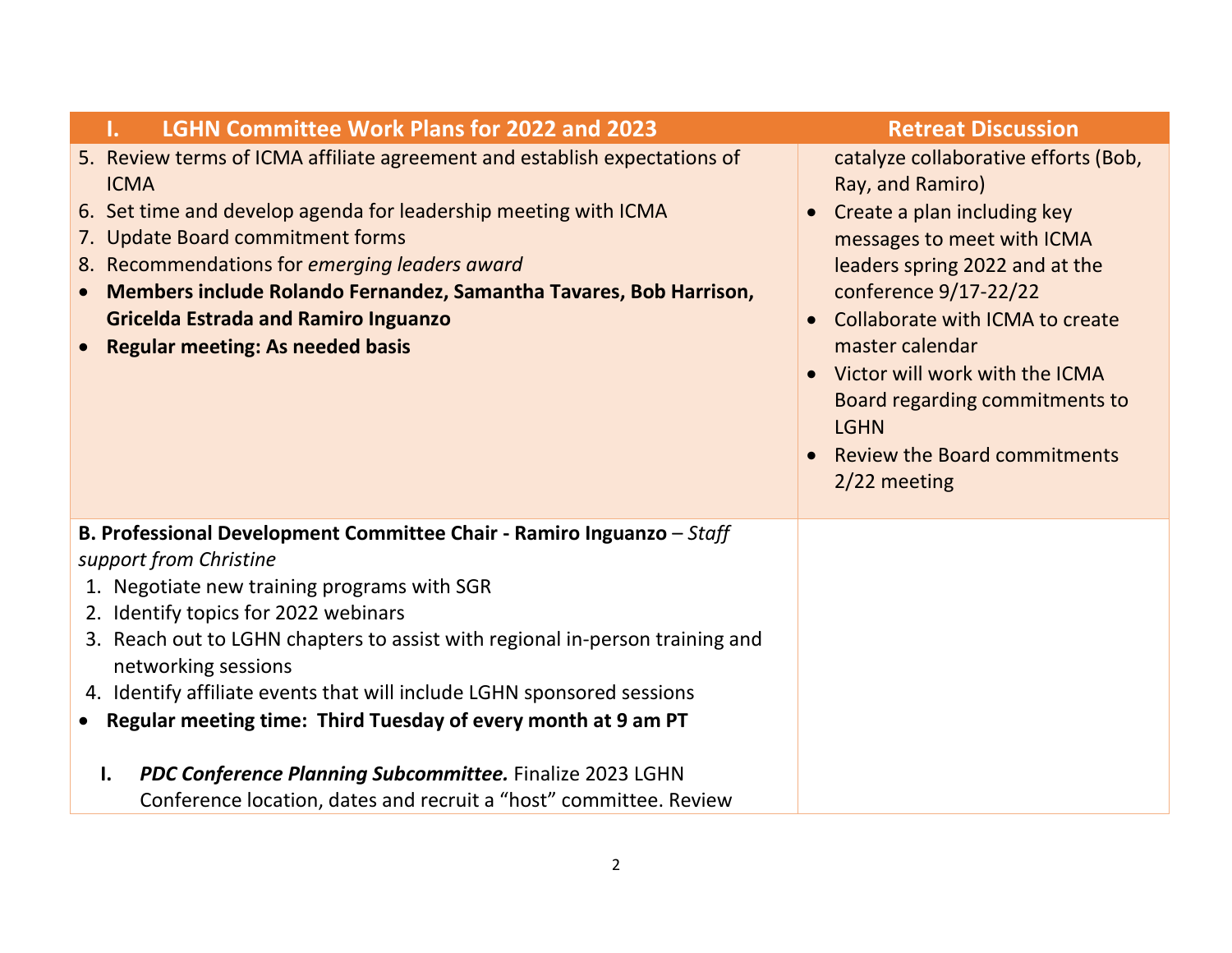| <b>LGHN Committee Work Plans for 2022 and 2023</b><br>Τ.                                                                                                                                                                                                                                                                                                                                                                                                                                                                                                                                                                                                                                      | <b>Retreat Discussion</b>                                                                                                                                                                                                                                                                                                                                                                                                                                                                        |
|-----------------------------------------------------------------------------------------------------------------------------------------------------------------------------------------------------------------------------------------------------------------------------------------------------------------------------------------------------------------------------------------------------------------------------------------------------------------------------------------------------------------------------------------------------------------------------------------------------------------------------------------------------------------------------------------------|--------------------------------------------------------------------------------------------------------------------------------------------------------------------------------------------------------------------------------------------------------------------------------------------------------------------------------------------------------------------------------------------------------------------------------------------------------------------------------------------------|
| conference planning responsibilities and establish working schedule for<br>the planning process. Recruit LGHN members to assist and serve on the<br>conference planning committee. Identify potential sponsors for 2023<br>conference. Regular meeting time: TBD                                                                                                                                                                                                                                                                                                                                                                                                                              |                                                                                                                                                                                                                                                                                                                                                                                                                                                                                                  |
| C. Career Development Committee Chair (and Vice President for Career<br>Development) - Gricelda Estrada - Staff support from Christine<br>1. Kick off revised Madrinas/Padrinos coaching program. Upcoming check-ins<br>March 1, May 24, and celebration this summer<br>2. Create strategy for youth/student engagement<br>3. Outreach to executive search firms for assistance with interview skills,<br>resume writing, etc.<br>4. Foster university partnerships (John J College, NY; Maxwell School; ICMA<br>Fellows; University of San Francisco and Monica Hudson)<br>5. Engage more Board members to serve as mentors<br>Regular meeting time: Every other week September through June | Successful launch of new structured<br>mentorship program. More about<br>program results summer 2022.<br>Likely grow the toolbox to support<br>the program.<br><b>Consider offering professional</b><br>assessment tools through the<br>Madrinas y Padrinos program (and<br>Matt, Noel, Victor and Carlos<br>volunteered to assist)<br>Create similar structured program<br>for youth through 2022. Set up<br>meeting with youth and universities<br>to build a pipeline of new<br>professionals |
| D. Membership Committee Chair and Vice Chair - Bob Harrison and Marcus<br>Steele - Staff support from Karen<br>1. Kick off joint membership drive with ICMA<br>a. Target membership outreach to Hispanic City managers<br>b. Target membership outreach to state associations to establish<br>partnerships                                                                                                                                                                                                                                                                                                                                                                                    | Working with ICMA on joint<br>membership drive to recruit new<br>members to LGHN<br>Collaborating with local government<br>state chapters has been an effective                                                                                                                                                                                                                                                                                                                                  |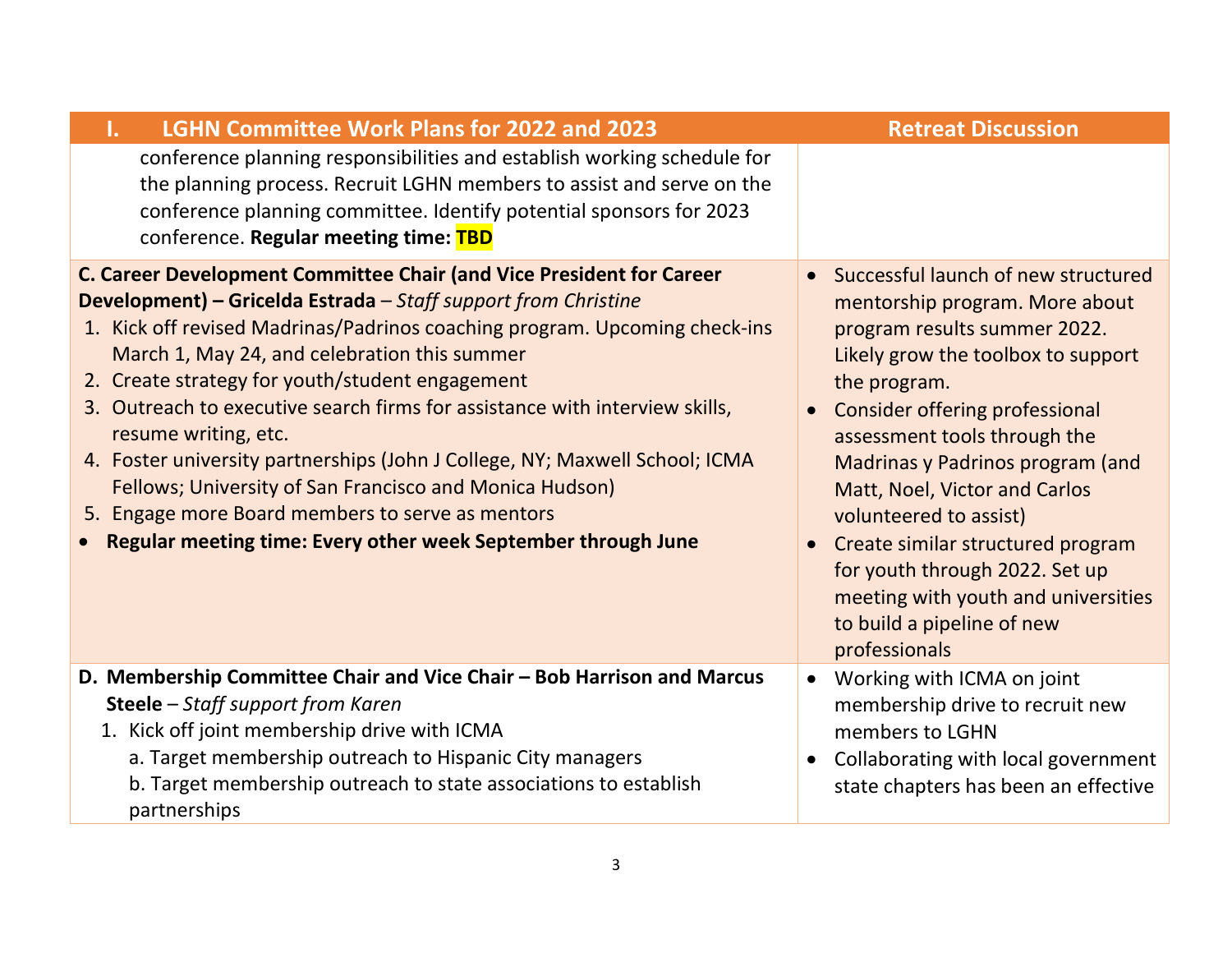| <b>LGHN Committee Work Plans for 2022 and 2023</b>                                                                                                                                                                                                                                                                                                                                                                                                                                                                                                                                                                           | <b>Retreat Discussion</b>                                                                                                                                                                                                                                                                                                                                                                             |
|------------------------------------------------------------------------------------------------------------------------------------------------------------------------------------------------------------------------------------------------------------------------------------------------------------------------------------------------------------------------------------------------------------------------------------------------------------------------------------------------------------------------------------------------------------------------------------------------------------------------------|-------------------------------------------------------------------------------------------------------------------------------------------------------------------------------------------------------------------------------------------------------------------------------------------------------------------------------------------------------------------------------------------------------|
| 2. Track membership growth and report regularly to the LGHN board<br>3. Work with NACA to increase County membership<br>4. Pursue new regional chapters and set priorities for 2022 (See tools on the<br>LGHN website.)<br>Regular meeting time: second Friday of the month at 8:30 am PT<br>Chapters Advisory Subcommittee Chair - Marcus Steele. Establish<br>$\mathbf{l}$ .<br>advisory committee in conjunction with LGHN chapter<br>representatives. Develop plan to engage chapters on an ongoing<br>basis. Create a chapter recognition program. Regular meeting time:<br>Quarterly on the third Friday at 8:30 am PT | method to build membership (and<br>NACA)<br>Building regional chapters where we<br>$\bullet$<br>have advocates. Targets include<br>Chicago, CO/NM (Matt), Washington<br>(Bob), Florida (Raoul/Ramiro),<br>Columbus, OH, Miami/Dade, and<br>future conference locations, etc.<br>Matt asked to join the committee.<br>Each chapter should appoint a<br>member to the Chapters Advisory<br>Subcommittee |
| E. Marketing and Communications Committee Co-Chairs - Samantha Tavares -<br><b>Staff support from Christine and Senior Management Analyst</b><br>1. Develop/improve social media plan<br>2. Develop communications and marketing strategy and branding<br>3. Assist with organizing posted/recorded webinars and training sessions.<br>4. Social media tracking (Latino leadership institute offers a good<br>model/Denver University)<br>5. Update the LGHN website<br><b>Regular meeting time: TBD</b>                                                                                                                     | Social media communications is an<br>$\bullet$<br>opportunity that we can grow<br>Invite members with<br>communications skills join and lead<br>the committee (Bob to invite<br>mentee from City of Reno)<br>Include co-chair in the call for<br>committees<br>Tap youth/MPA students/university<br>partnerships for interns to assist                                                                |
| F. Scholarships and Fund Development Committee Chair - Rolando Fernandez<br>- Staff support from Karen and Christine as needed                                                                                                                                                                                                                                                                                                                                                                                                                                                                                               | Develop a flexible fund development<br>$\bullet$<br>strategy/policy to dedicate and                                                                                                                                                                                                                                                                                                                   |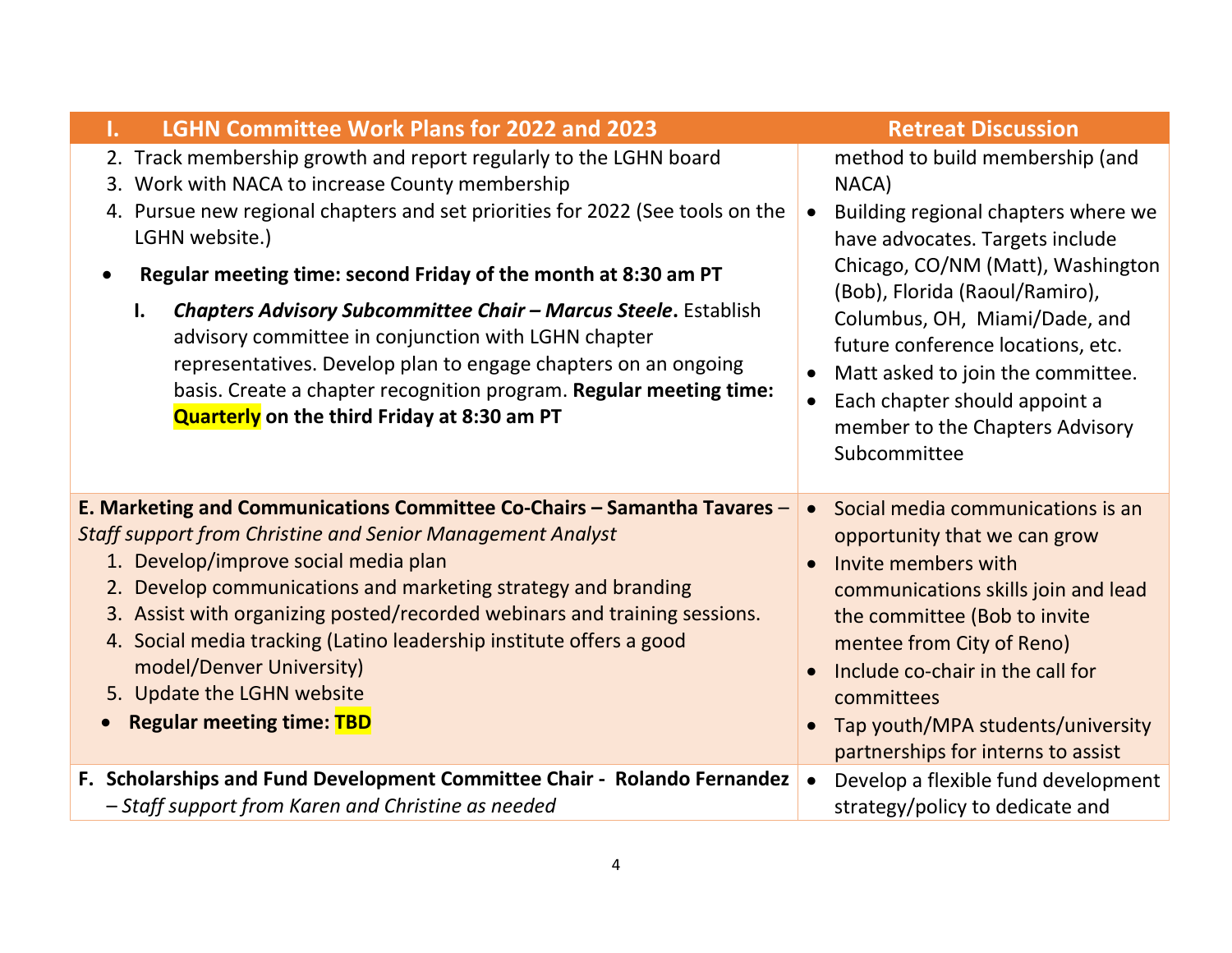| <b>LGHN Committee Work Plans for 2022 and 2023</b>                                                                                                                                                                                                                                                                                                                                                                                                                                                                    | <b>Retreat Discussion</b>                                                                                                                                                                                                                                                                                       |
|-----------------------------------------------------------------------------------------------------------------------------------------------------------------------------------------------------------------------------------------------------------------------------------------------------------------------------------------------------------------------------------------------------------------------------------------------------------------------------------------------------------------------|-----------------------------------------------------------------------------------------------------------------------------------------------------------------------------------------------------------------------------------------------------------------------------------------------------------------|
| 1. Discuss funding assistance from ICMA<br>2. Review LGHN value statement (focus on ROI) for potential sponsors and<br>market DEI expertise/resources                                                                                                                                                                                                                                                                                                                                                                 | expend dollars to an array of LGHN<br>activities (scholarships, operations,<br>conference/programming,                                                                                                                                                                                                          |
| 3. Update sponsor packet with sponsorship options (options include voting<br>membership, review affiliate practices, programming, conference<br>presentations)                                                                                                                                                                                                                                                                                                                                                        | marketing/social media, etc.)<br>Develop sponsor's value statement<br>$\bullet$<br>(Noel to join)                                                                                                                                                                                                               |
| 4. Develop strategy (using the LGHN financial forecast 2022-2025) for<br>sponsor outreach<br>5. Establish working group of retired LGHN members to assist with the<br>"ask"<br>Members include Frances Gonzales, Matt Rivera, Noel Bernal, Ray<br>Gonzales, Orlando Cruz, and United Health Care Representative<br><b>Regular meeting time: TBD</b>                                                                                                                                                                   | Consider creating an endowment<br>$\bullet$<br>policy and/or benchmark<br>Reach out to state associations to<br>$\bullet$<br>grow the endowment/fund<br>development/marketing (Noel -<br>TCM, Rolando - Austin)<br>Board commitments include<br>donating to the LGHN scholarship<br>fund                        |
| G. International Committee Chair - Noel Bernal - Staff support from Karen<br>transition to Christine summer 2022<br>1. Develop structure for training programs<br>2. Adapt training materials from ICMA credentialing program (adapt<br>program to meet the needs of early to mid-career development<br>professionals)<br>3. Short-term: Use PowerPoint format to adapt and translate training<br>modules<br>4. Long-term: Complete translations of the ICMA materials that were<br><b>identified for Puerto Rico</b> | Programming will kick off with<br>$\bullet$<br>Puerto Rico in partnership with<br><b>ICMA</b><br>LGHN members will be surveyed to<br>$\bullet$<br>participate and must speak Spanish<br>April 2022 Puerto Rico Conference<br>$\bullet$<br>will include two LGHN Board<br>members and included in 2022<br>budget |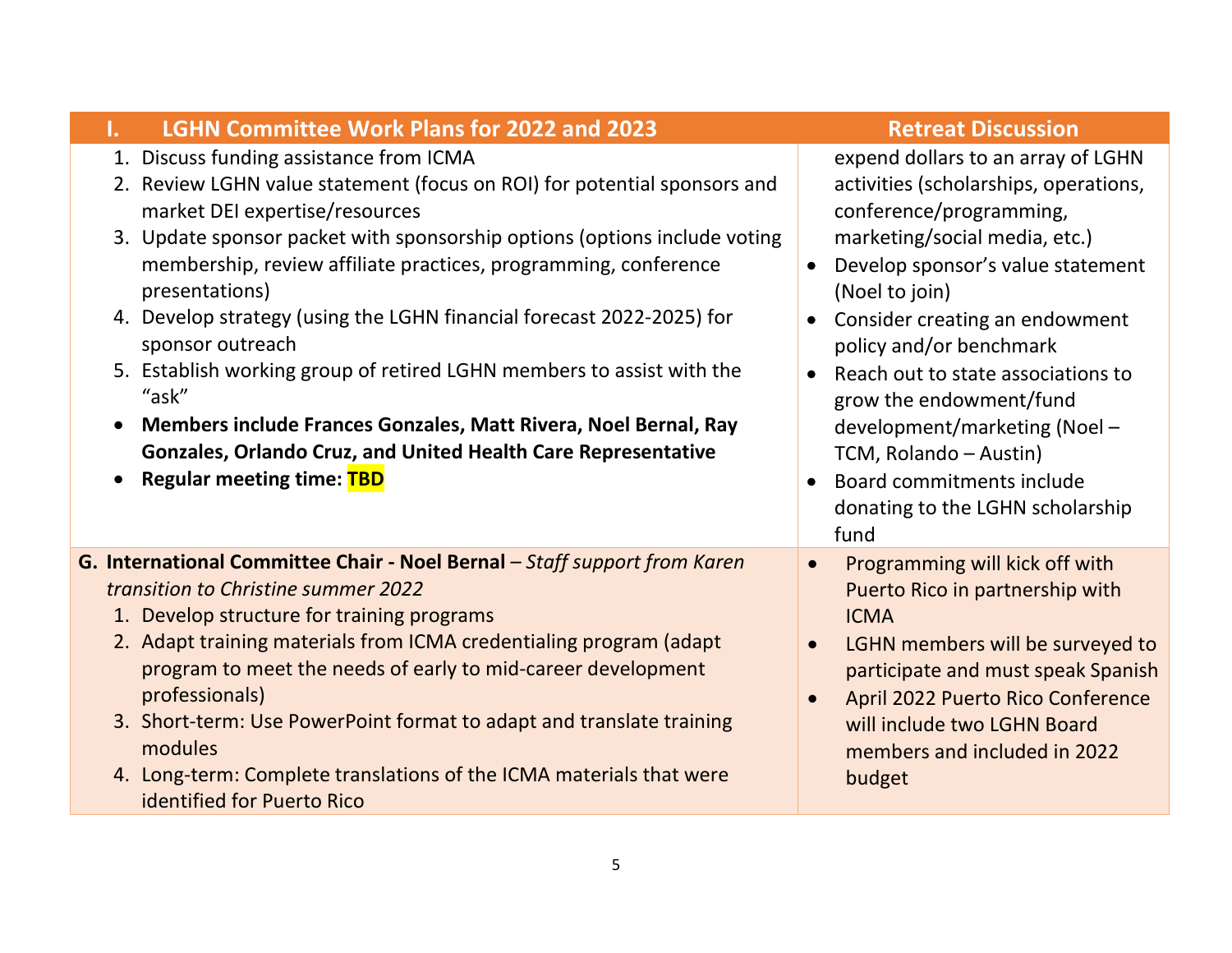| <b>LGHN Committee Work Plans for 2022 and 2023</b><br>ı.                                                                                                                                                                                                                                                                                                                                                                                                                                                                                                                                               | <b>Retreat Discussion</b>                                 |
|--------------------------------------------------------------------------------------------------------------------------------------------------------------------------------------------------------------------------------------------------------------------------------------------------------------------------------------------------------------------------------------------------------------------------------------------------------------------------------------------------------------------------------------------------------------------------------------------------------|-----------------------------------------------------------|
| 5. Invite LGHN members to create case studies in line with the training<br>structure<br>6. Market the training opportunities                                                                                                                                                                                                                                                                                                                                                                                                                                                                           |                                                           |
| a. Outreach to potential trainers from LGHN membership and survey<br>administered in 2022 (must be Spanish speakers)<br>b. Market to Puerto Rican jurisdictions                                                                                                                                                                                                                                                                                                                                                                                                                                        |                                                           |
| 7. Administer/conduct training                                                                                                                                                                                                                                                                                                                                                                                                                                                                                                                                                                         |                                                           |
| 8. Finalize "certification" process                                                                                                                                                                                                                                                                                                                                                                                                                                                                                                                                                                    |                                                           |
| Regular meeting time: First Wednesday of the month at noon PT                                                                                                                                                                                                                                                                                                                                                                                                                                                                                                                                          |                                                           |
| H. Nominations Committee $-$ Chair and committee appointed by the<br><b>President</b> - Staff support from Karen and Christine<br>1. Email members regarding interest in serving and recommendations $-30$<br>days required (May/June)<br>2. Close member submittals - June<br>3. Review submittals and conduct interviews (June/July)<br>4. Board approval at the July or August board meeting<br>5. Issue ballots – 15 days minimum for voting, at least 30 days before the<br>annual meeting (August)<br>6. Close ballots – typically 30 days (September)<br>7. Annual membership meeting (October) | Include on the April Board meeting<br>$\bullet$<br>agenda |
| Meeting times determined by bylaws and date of annual membership meeting<br><b>Board Committee Membership: TBD</b>                                                                                                                                                                                                                                                                                                                                                                                                                                                                                     |                                                           |

**II. Approval of Management Partners Contract for 2022 and 2023**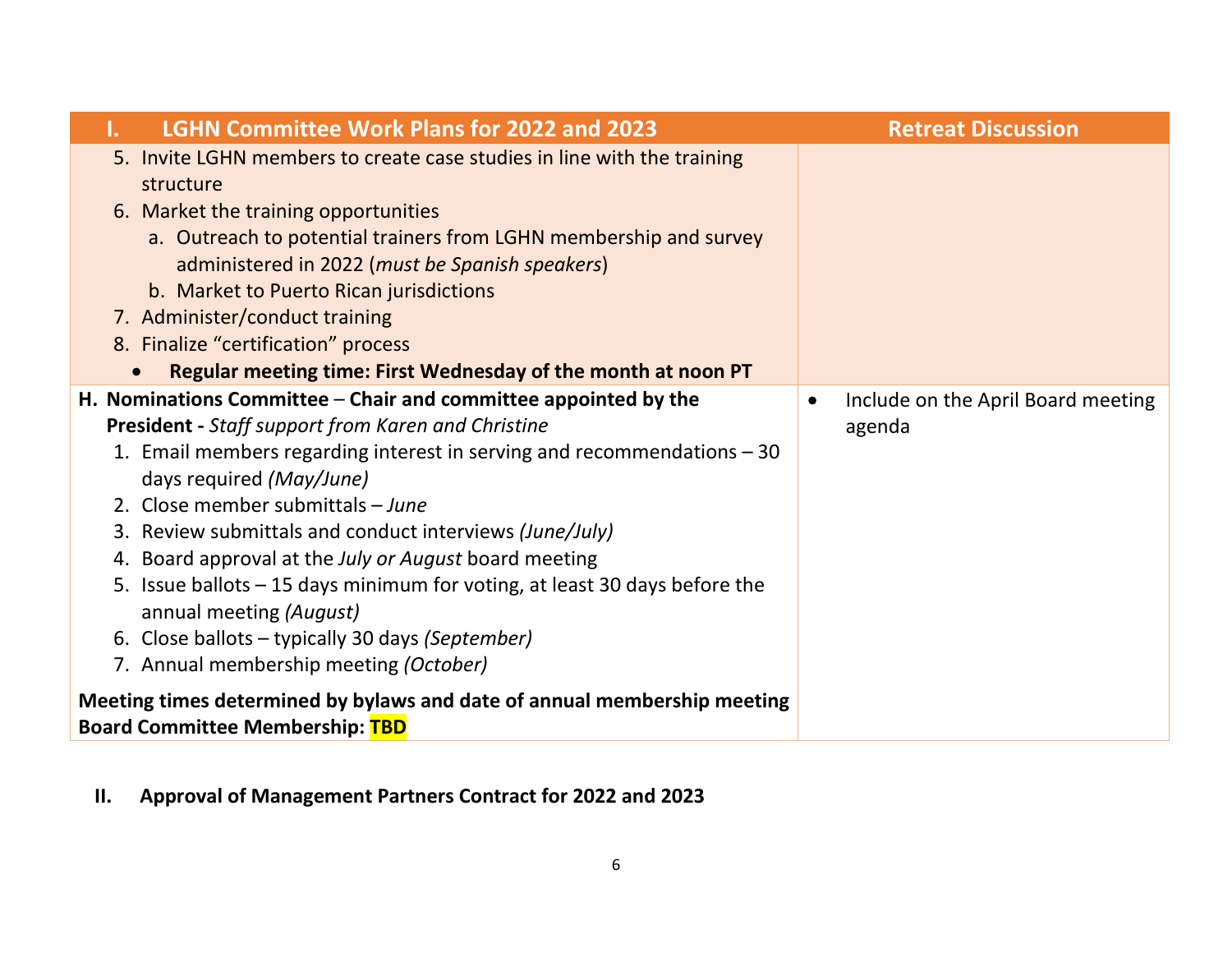Following a brief discussion about staffing outlined in the contract by the Board, Bob Harrison submitted a motion to approve the contract and it was seconded by Maria DeLeon. The motion passed with a unanimous support by the Board.

## **III. Approval of the Location of 2022 Board Retreat and Membership Meeting in Chicago, IL from October 6-8, 2022**

The Board briefly discussed the benefit of the central location and Carlos Baia submitted a motion to approve. Ramiro Inguanzo seconded the motion. Motion passed unanimously.

The meeting adjourned at 10:00 am PT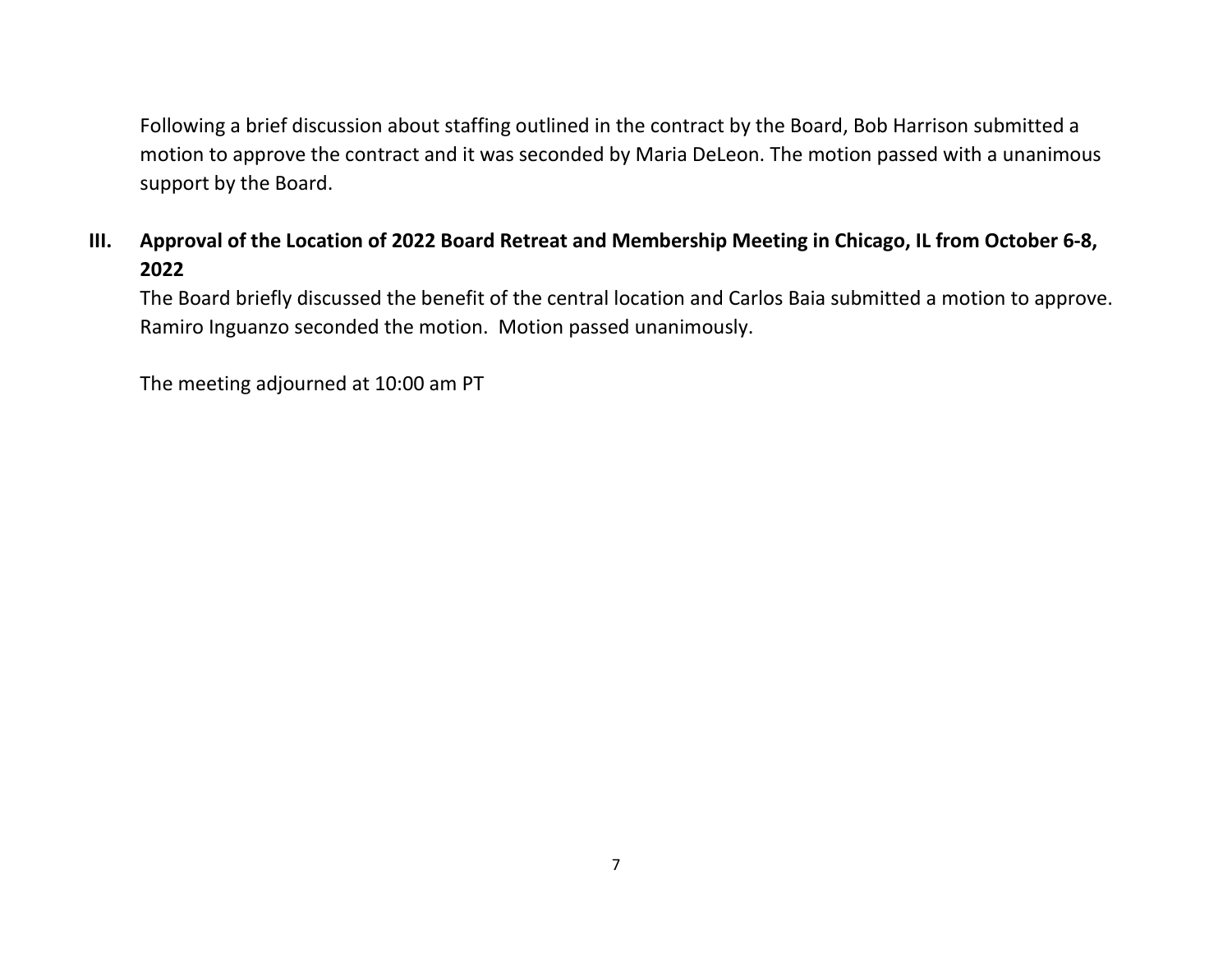

## **2021 and 2022 Board of Directors**

**Meeting Attendance**

| Name                    | Jan<br>2021                | Feb<br>2021 | Mar<br>2021 | April<br>2021 | <b>May</b><br>2021 | June<br>2021 | July<br>2021 | Aug<br>2021 | Retreat<br><b>Sept 2021</b> | Oct<br>2021                | <b>Nov</b><br>2021 | Dec<br>2021        |
|-------------------------|----------------------------|-------------|-------------|---------------|--------------------|--------------|--------------|-------------|-----------------------------|----------------------------|--------------------|--------------------|
| Raymond Gonzales        | Present                    | Present     | Present     | Present       | Present            | Present      | Present      | Present     | Present                     |                            | Present            | Present            |
| Samantha Tavares        | Absent                     | Present     | Present     | Present       | Present            | Present      | Absent       | Present     | Present                     |                            | Present            | Absent             |
| Rolando Fernandez       | Present                    | Present     | Absent      | Present       | Present            | Present      | Present      | Present     | Present                     |                            | Present            | Present            |
| <b>Bob Harrison</b>     | Present                    | Present     | Present     | Present       | Present            | Present      | Present      | Present     | Present                     |                            | Present            | Present            |
| Aubrey Gonzalez         | Present                    | Present     | Present     | Present       | Present            | Absent       | Present      | Present     | Present                     |                            |                    |                    |
| Paulina Martinez        | Absent                     | Present     | Present     | Present       | Present            | Present      | Absent       | Present     | Absent                      |                            |                    |                    |
| Carlos Baia             | Present                    | Present     | Present     | Present       | Absent             | Present      | Present      | Absent      | Present                     |                            | Present            | Present            |
| Noel Bernal             | Present                    | Present     | Present     | Absent        | Absent             | Absent       | Present      | Present     | Present                     |                            | Present            | Present            |
| Mariana Bojorquez       |                            |             |             |               |                    |              |              |             | Present                     |                            | Present            | Present            |
| Maria De Leon           | Present                    | Present     | Present     | Present       | Present            | Present      | Present      | Present     | Absent                      |                            | Present            | Present            |
| Gricelda Estrada        | Present                    | Present     | Present     | Present       | Present            | Present      | Present      | Present     | Present                     |                            | Present            | Absent             |
| Ramiro Inguanzo         | Present                    | Present     | Present     | Absent        | Absent             | Present      | Present      | Present     | Present                     |                            | Absent             | Absent             |
| Raoul Lavin             | Present                    | Present     | Present     | Present       | Present            | Absent       | Absent       | Present     | Present                     |                            | Present            | Present            |
| Ramón Pérez-Goizueta    |                            |             |             |               |                    |              |              |             | Present                     |                            | Present            | Present            |
| Matt Rivera             |                            |             |             |               |                    |              |              |             | Present                     |                            | Present            | Present            |
| Ramiro Salazar          | Present                    | Present     | Present     | Present       | Present            | Present      | Present      | Present     | Present                     |                            | Present            | Present            |
| Marcus Steele           |                            |             |             |               |                    |              |              |             | Present                     |                            | Present            | Present            |
| Victor Cardenas         | Present                    | Present     | Present     | Absent        | Absent             | Present      | Present      | Present     | Present                     |                            | Present            | Present            |
| Name                    | Retreat<br><b>Jan 2022</b> | Feb<br>2022 | Mar<br>2022 | April<br>2022 | <b>May</b><br>2022 | June<br>2022 | July<br>2022 | 2022        | <b>Sept</b><br>Aug<br>2022  | Retreat<br><b>Oct 2022</b> | <b>Nov</b><br>2022 | <b>Dec</b><br>2022 |
| <b>Raymond Gonzales</b> | Present                    |             |             |               |                    |              |              |             |                             |                            |                    |                    |
| Samantha Tavares        | Present                    |             |             |               |                    |              |              |             |                             |                            |                    |                    |
| Rolando Fernandez       | Present                    |             |             |               |                    |              |              |             |                             |                            |                    |                    |
| <b>Bob Harrison</b>     | Present                    |             |             |               |                    |              |              |             |                             |                            |                    |                    |
| Ramiro Inguanzo         | Present                    |             |             |               |                    |              |              |             |                             |                            |                    |                    |
| Gricelda Estrada        | Present                    |             |             |               |                    |              |              |             |                             |                            |                    |                    |
| Carlos Baia             | Present                    |             |             |               |                    |              |              |             |                             |                            |                    |                    |
| Noel Bernal             | Present                    |             |             |               |                    |              |              |             |                             |                            |                    |                    |
| Mariana Bojorquez       | Absent                     |             |             |               |                    |              |              |             |                             |                            |                    |                    |
| Maria De Leon           | Present                    |             |             |               |                    |              |              |             |                             |                            |                    |                    |
| Raoul Lavin             | Present                    |             |             |               |                    |              |              |             |                             |                            |                    |                    |
| Ramón Pérez-Goizueta    | Present                    |             |             |               |                    |              |              |             |                             |                            |                    |                    |
| Matt Rivera             | Present                    |             |             |               |                    |              |              |             |                             |                            |                    |                    |
| Ramiro Salazar          | Absent                     |             |             |               |                    |              |              |             |                             |                            |                    |                    |
| Marcus Steele           | Absent                     |             |             |               |                    |              |              |             |                             |                            |                    |                    |
| Victor Cardenas         | Present                    |             |             |               |                    |              |              |             |                             |                            |                    |                    |

Note: Excused v. unexcused absences are not differentiated on the chart.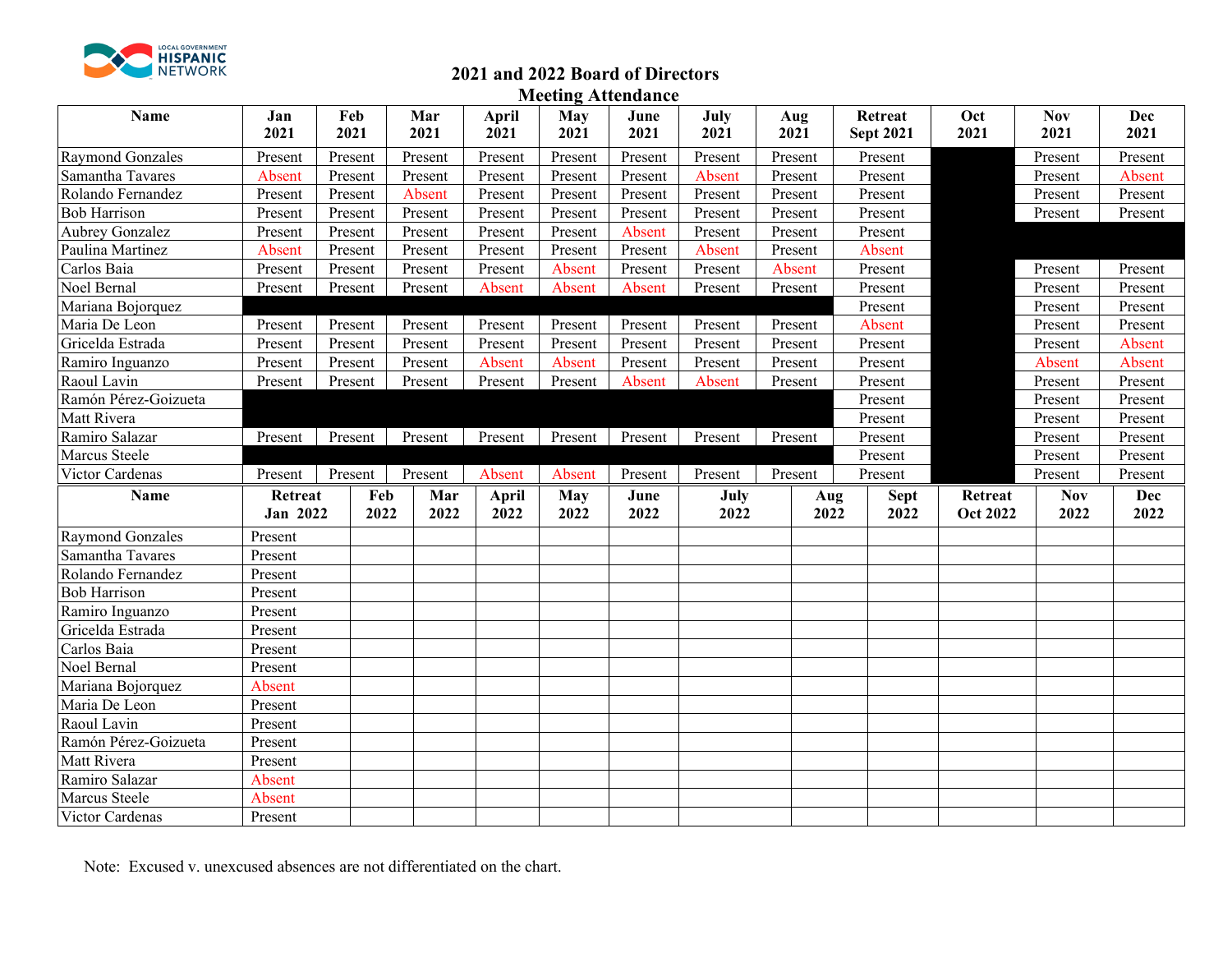# **Local Government Hispanic Network Profit and Loss**

**January 2022**

|                                            | Total           |
|--------------------------------------------|-----------------|
| <b>Income</b>                              |                 |
| 43400 Direct Public Support                |                 |
| 43455 Corporate Support                    | 40,000.00       |
| 43457 Scholarship                          | 460.00          |
| <b>Total 43400 Direct Public Support</b>   | \$<br>40,460.00 |
| 46400 Other Types of Income                |                 |
| 46410 Advertising Sales                    | 8,850.00        |
| Total 46400 Other Types of Income          | \$<br>8,850.00  |
| 47200 Program Income                       |                 |
| 47230 Membership Dues                      |                 |
| 47232 Corporate                            | 1,000.00        |
| 47233 Individual                           | 1,410.00        |
| 47234 Local Government                     | 6,000.00        |
| <b>Total 47230 Membership Dues</b>         | \$<br>8,410.00  |
| Total 47200 Program Income                 | \$<br>8,410.00  |
| <b>Sales</b>                               | 200.00          |
| <b>Total Income</b>                        | \$<br>57,920.00 |
| <b>Gross Profit</b>                        | \$<br>57,920.00 |
| <b>Expenses</b>                            |                 |
| 60900 Business Expenses                    |                 |
| 60960 PayPal / Stripe Fees                 | 432.95          |
| <b>Total 60900 Business Expenses</b>       | \$<br>432.95    |
| 62100 Contract Services                    |                 |
| 62150 Outside Contract Services            | 9,283.00        |
| <b>Total 62100 Contract Services</b>       | \$<br>9,283.00  |
| 65000 Operations                           |                 |
| 65050 Telephone, Telecommunications        | 47.67           |
| 65060 Website                              | 675.00          |
| <b>Computer Software</b>                   | 99.18           |
| <b>Total 65000 Operations</b>              | \$<br>821.85    |
| 65100 Other Types of Expenses              |                 |
| 65140 Contributions                        | 1,500.00        |
| 65160 Other Costs                          | 93.47           |
| <b>Total 65100 Other Types of Expenses</b> | \$<br>1,593.47  |
| <b>Total Expenses</b>                      | \$<br>12,131.27 |
| <b>Net Operating Income</b>                | \$<br>45,788.73 |
| <b>Net Income</b>                          | \$<br>45,788.73 |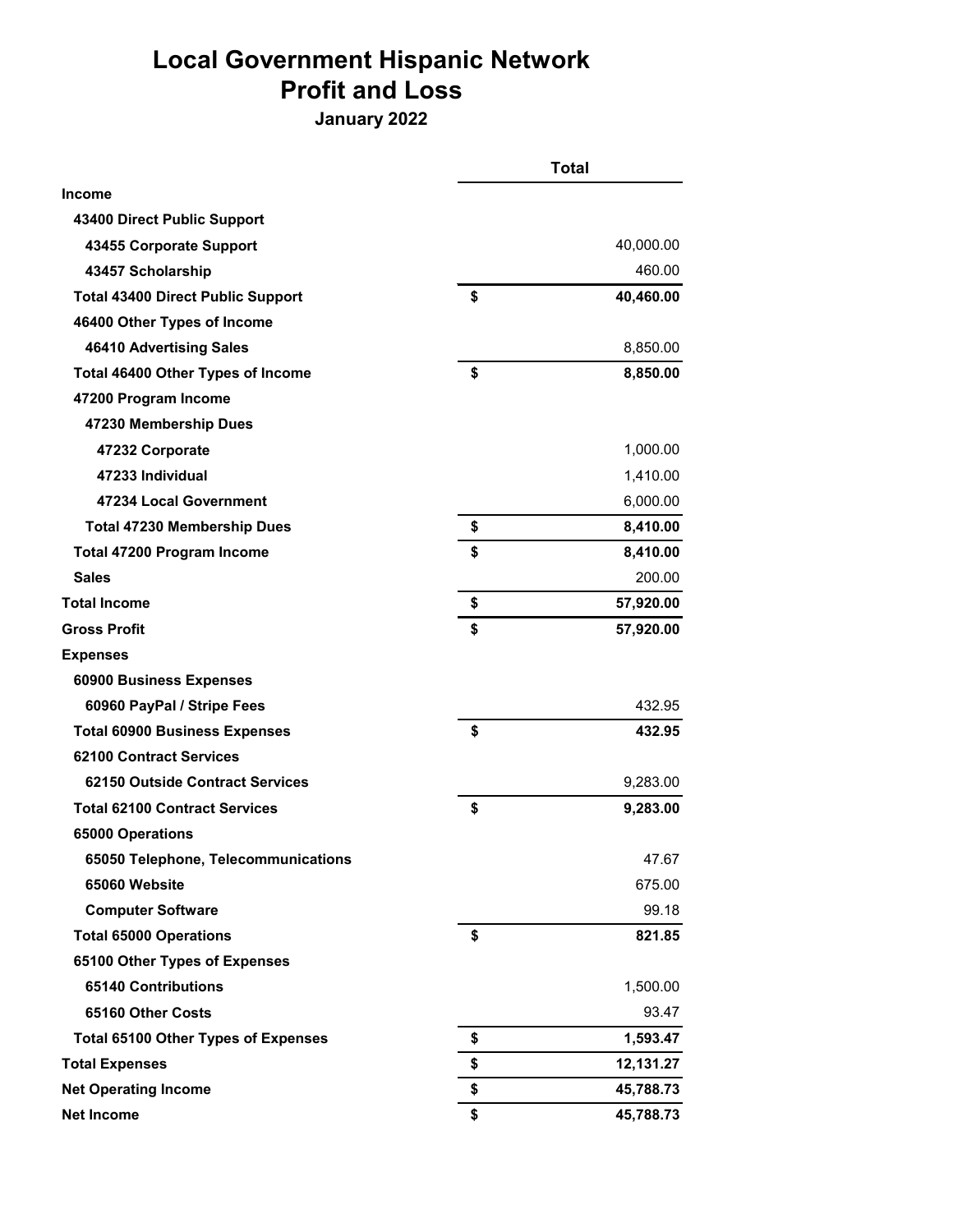| <b>Account #</b> | <b>Account</b>                                   |     | <b>Balance</b> |
|------------------|--------------------------------------------------|-----|----------------|
| 10000            | US Bank - checking                               |     | \$123,503.13   |
|                  | US Bank - checking: Conference Cash AHLN         | S   | 6,639.28       |
|                  | US Bank - checking: Frances Gonzalez Scholarship | \$  | 12,026.86      |
|                  | US Bank - checking: Joel Valdez                  | \$  | 428.03         |
|                  | US Bank - checking: LGHN Conference              | \$  | 24,649.21      |
|                  | US Bank - checking: Operating Cash               | \$  | 56,414.40      |
|                  | US Bank - checking: Operating Reserves           | \$. | 23,345.35      |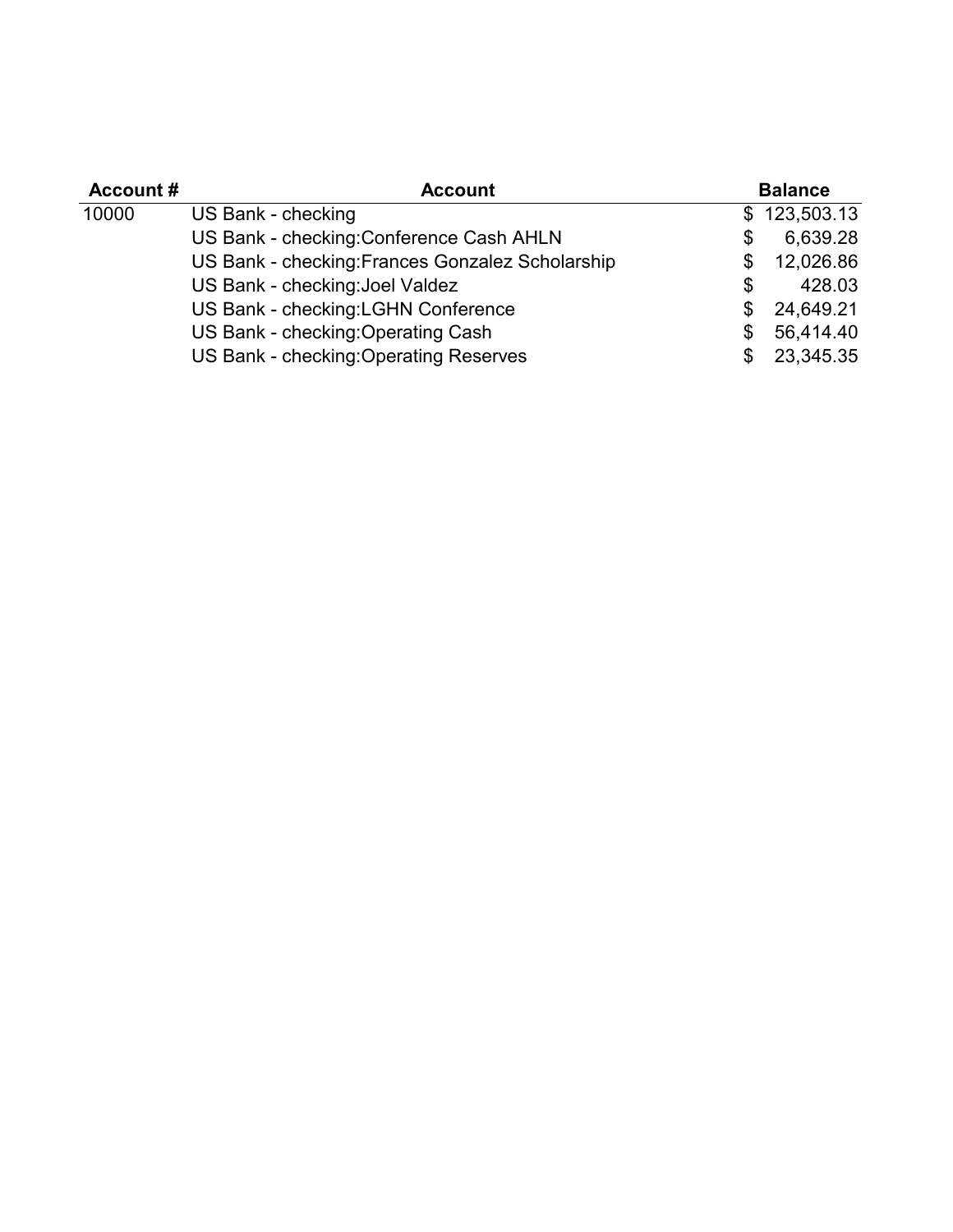

### **LGHN 2021 Report of Accomplishments and 2022 Initiatives Updated 1/20/22**



The Local Government Hispanic Network is the primary voice of Hispanic/Latino professionals within ICMA. As an affiliate of ICMA, LGHN provides resources and training to enable Hispanic/Latino professionals to develop leadership, financial and service delivery skills so they can be competitive when looking to step into local government leadership positions. LGHN's goal is to increase the number of Hispanics/Latinos in city and county management positions and as department heads in their organization.

It is my pleasure to share LGHN's accomplishments in 2021 and the initiatives we have planned for 2022. It is my hope that you will become involved these initiatives and help LGHN meet and surpass our goals.

Raymond H. Gonzales, President

### **2021 Accomplishments**

**LGHN Biennial Conference:** The LGHN Board postponed the 2020 LGHN biennial conference and rescheduled it to September 2021 due to COVID-19 restrictions. The conference – Embracing *Change and Transformation* – was held in Aurora, Adams County Colorado. The hybrid event included 82 inperson attendees and 37 virtual participants. The conference featured cutting edge sessions and a celebration of Hispanic culture. Th[e conference program and recorded sessions](https://lghn.org/wp-content/uploads/2022/01/LGHN_Program_Final_211220.pdf) are available on the LGHN website. LGHN's next conference will be held in Miami/Dade County, Florida in the fall of 2023. LGHN's conference planning committee will drive the process with quarterly meetings in 2022 and monthly sessions in 2023.

**Annual Awards:** At the biennial conference, LGHN awarded the *Emerging Leader Award* to Marcus Steele and Andrea Alicoate, both with the City of Mesa, Arizona. Frances A. Gonzalez, retired, from the City of San Antonio, Texas received the *Joel D. Valdez Legacy Award*. Information about the LGHN awards and awardees are available on th[e LGHN website.](https://lghn.org/awards/) Nominations for the 2022 *Emerging Leader Award* will open in February 2022. Awardees receive a scholarship to attend the ICMA conference in Columbus, Ohio in September 17-22, 2022, as well as a stipend to pay for travel costs. Details will be posted on the LGHN website.

**Professional Development Webinars:** LGHN offered ten original content webinars and collaborated with NFBPA, I-NAPA, NACA, GFOA and ICMA to provide six additional webinars. Recordings of these webinars can be viewed on the [LGHN website.](https://lghn.org/recorded-webinars/) In 2022, the professional development committee will identify training topics and work with LGHN chapters to create webinars and encourage regional inperson training and networking events if they can safely do so.

**Affiliate Conference Participation:** In 2021, the LGHN professional development committee created sessions for conferences hosted by our affiliate partners, including the NFBPA Emerge Conferences and annual Forum, the Government Finance Officers annual conference and the ICMA annual conference in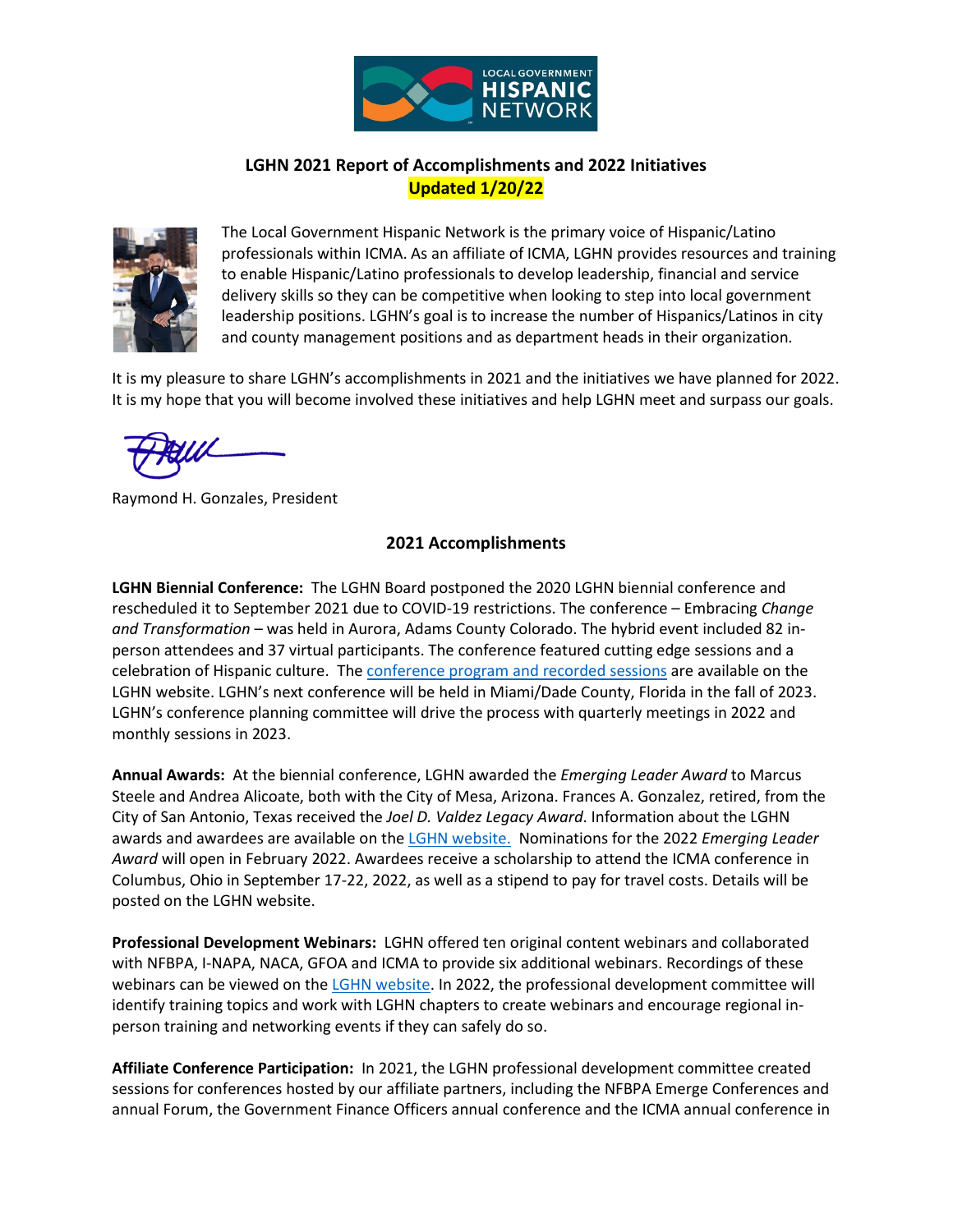Portland, Oregon. In addition, at the ICMA conference, LGHN hosted its annual dinner and coordinated the affiliates' reception with NFBPA and I-NAPA. LGHN will continue to support our affiliate partners in 2022 in partnership with LGHN chapters and the professional development committee.

**Madrinas y Padrinos Program:** In late 2021, LGHN launched the first structure[d Madrinas y Padrinos](https://lghn.org/leadership-development/padrinos-madrinas/)  [coaching program](https://lghn.org/leadership-development/padrinos-madrinas/) that pairs mentees with seasoned professionals to address individual goals and aspirations to pursue a career and advance in local government management. The program spans a sixmonth timeframe and includes webinars and check-in meetings for the participants. In 2022, the career development committee will begin development of a similar program for youth and student engagement with a focus on the ICMA university chapters.

**Membership Development:** LGHN prepared templates and a guide to encourage growth of regional chapters as well as single jurisdiction chapters. Chapters are an effective way to keep members engaged in professional development, networking, and outreach to communities to celebrate Hispanic heritage. The Oregon Latinos in Local Government was established in 2021 along with an affiliate agreement approved by the Oregon and [LGHN](https://lghn.org/chapter-members/) Board. The chapter development tool kit is available on the LGHN [website.](https://lghn.org/chapter-members/)

In 2022, LGHN membership will exceed 1,000 members, more than doubling the membership in just a few years. The committee will continue collaborate with representatives in several regions to establish additional chapters, including Florida, Colorado, Illinois, California, and Washington, and will work with the Western Michigan chapter to expand their membership. The committee has also created a chapters' advisory subcommittee that will meet quarterly. In January 2022, LGHN and ICMA will also kick off a joint membership drive.

**Financial Stability:** LGHN worked with Management Partners, our administrative agency, to develop a long-range financial forecast to ensure LGHN maintains sufficient funding for the organization going forward. In 2022, LGHN will work closely with private sector representatives to grow sponsorships and to ensure our value to them remains at a high level. Membership and sponsorship growth will ensure that the organization revenues sustain LGHN and valuable programming for our members.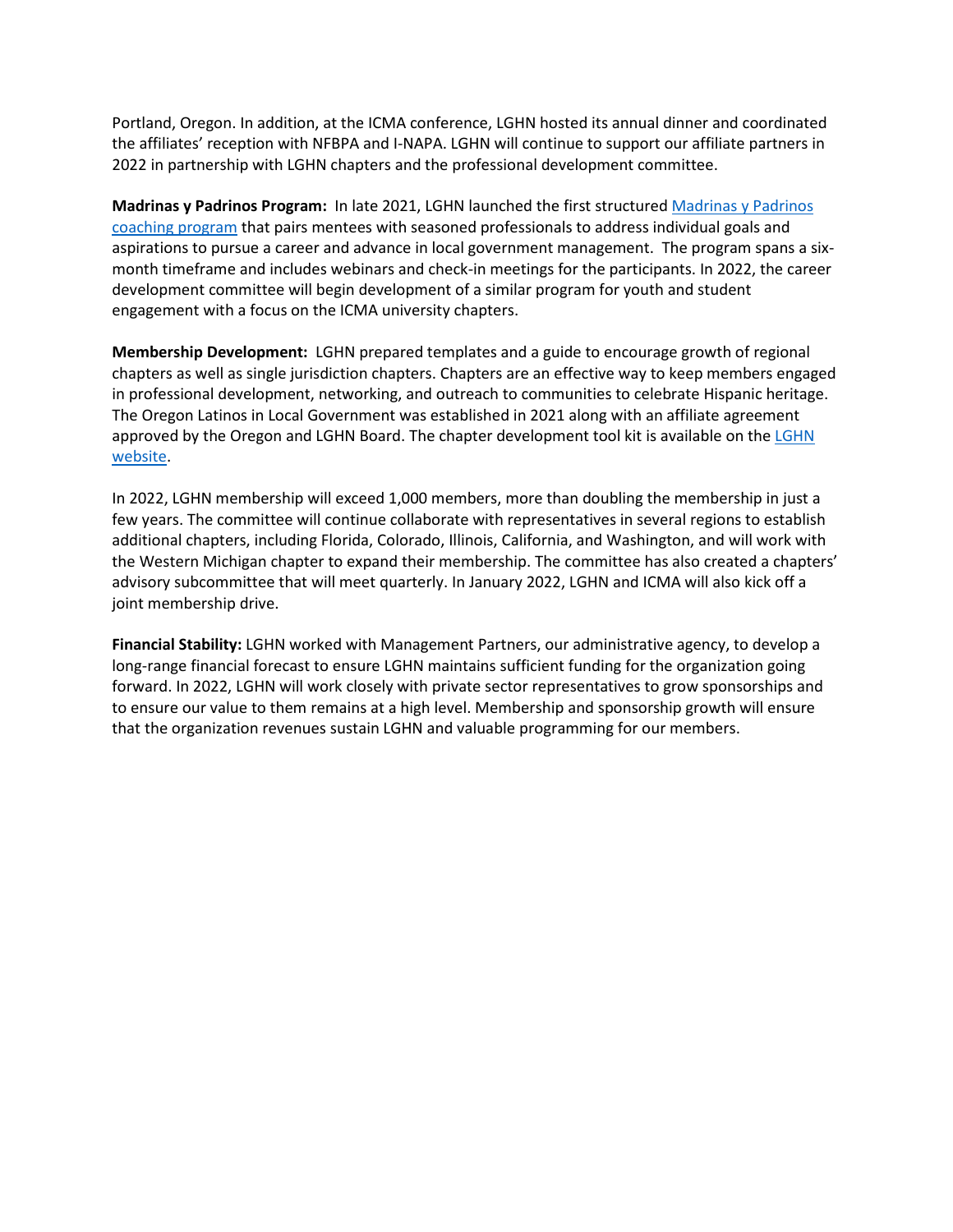| CY 2022 Work Plan: LGHN and ICMA (prepared by ICMA for LGHN, 1/14/22)                                                                                                                                          |                            |                                                                                                                                                                                                   |                                                                             |                |  |  |  |
|----------------------------------------------------------------------------------------------------------------------------------------------------------------------------------------------------------------|----------------------------|---------------------------------------------------------------------------------------------------------------------------------------------------------------------------------------------------|-----------------------------------------------------------------------------|----------------|--|--|--|
| <b>Leadership and General</b>                                                                                                                                                                                  |                            |                                                                                                                                                                                                   |                                                                             |                |  |  |  |
| Goal                                                                                                                                                                                                           | Owner                      | Outcome(s)                                                                                                                                                                                        | Timeframe                                                                   | Notes/Tracking |  |  |  |
| <b>Establish and monitor annual</b><br>work plan                                                                                                                                                               | <b>LGHN and ICMA staff</b> | Jointly recruit new<br>$\bullet$<br>members to both<br>organizations<br>Identify strategic partners<br>$\bullet$<br>who can provide financial<br>or in-kind support for<br>leadership development | Work plan established<br>annually by CY Q1<br>Monthly meetings              |                |  |  |  |
| <b>Establish a Calendar of Events</b>                                                                                                                                                                          | <b>ICMA</b> staff          | Avoid scheduling conflicts<br>$\bullet$<br>Improve awareness of<br>$\bullet$<br>events and activities                                                                                             | January                                                                     |                |  |  |  |
| Appoint non-voting ICMA<br>liaison to LGHN Executive<br>Committee and Board of<br><b>Directors</b>                                                                                                             | <b>ICMA President</b>      | Provide communicative<br>$\bullet$<br>and substantive link<br>between ICMA and LGHN<br>leadership<br>Attend LGHN conference<br>$\bullet$                                                          | Confirm appointee after ICMA<br><b>Board elections</b>                      |                |  |  |  |
| Appoint past ICMA Executive<br>Board member as voting<br>member of the LGHN Board of<br><b>Directors</b>                                                                                                       | <b>LGHN President</b>      | Provide communicative<br>$\bullet$<br>and substantive link<br>between ICMA and LGHN<br>leadership                                                                                                 | Confirm appointee during<br><b>LGHN Board election process</b>              |                |  |  |  |
| Meeting between LGHN and<br>ICMA Presidents, Presidents-<br>elect, ICMA Executive Board<br>Liaison, and their respective<br><b>Executive Directors</b>                                                         | LGHN and ICMA staff        | Discuss common goals<br>$\bullet$<br>and objectives and for the<br>purpose of coordinating<br>mutual activities                                                                                   | In conjunction with the ICMA<br>annual conference or<br>remotely as needed. |                |  |  |  |
| LGHN will identify an LGHN<br>member who is also an ICMA<br>member in service to local<br>government in each of the five<br>U.S. ICMA regions to serve on<br>the ICMA Regional<br><b>Nominating Committees</b> | LGHN and ICMA staff        | Assist in advancing<br>$\bullet$<br>ICMA's goal of having a<br>more inclusive Board and<br>nominating process                                                                                     | After the ICMA annual<br>conference, or as notified by<br><b>ICMA</b> staff |                |  |  |  |
| Membership                                                                                                                                                                                                     |                            |                                                                                                                                                                                                   |                                                                             |                |  |  |  |
| Goal                                                                                                                                                                                                           | Owner                      | Outcome(s)                                                                                                                                                                                        | Timeframe                                                                   | Notes/Tracking |  |  |  |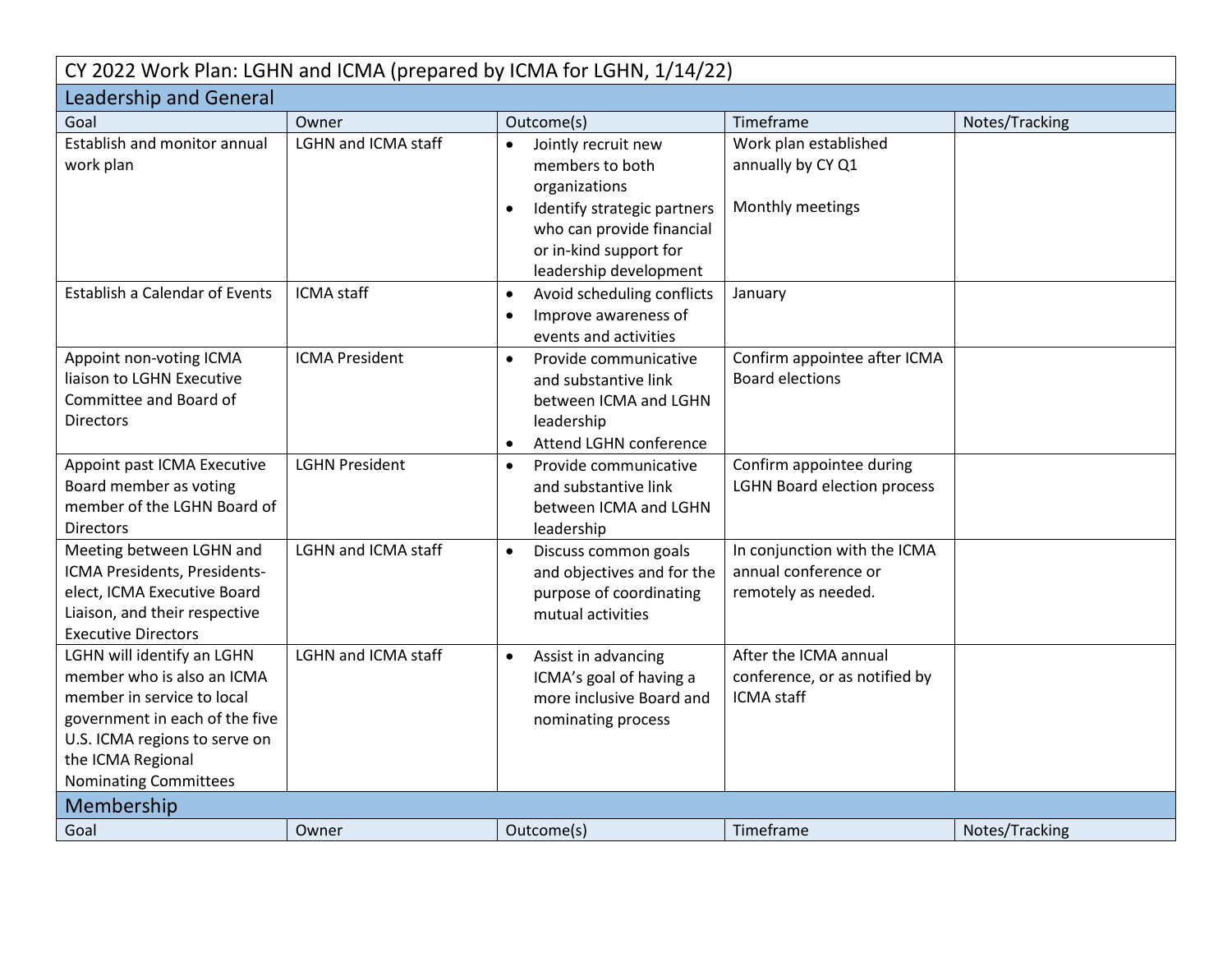| Joint membership campaign<br>Provide LGHN with<br>information on Hispanic<br>membership in ICMA                          | LGHN and ICMA staff<br><b>ICMA</b> staff                                      | Increase membership in<br>$\bullet$<br>both LGHN and ICMA<br>Increase dual<br>$\bullet$<br>membership<br>Increase awareness of<br>$\bullet$<br>membership benefits for<br>both associations.<br>Identify trends and issues<br>$\bullet$<br>in ICMA's equity and<br>inclusion efforts | Complete initial and follow up<br>outreach by end of January.<br>Report results in March.<br>July, in coordination with<br>ICMA's fiscal year. |                |
|--------------------------------------------------------------------------------------------------------------------------|-------------------------------------------------------------------------------|--------------------------------------------------------------------------------------------------------------------------------------------------------------------------------------------------------------------------------------------------------------------------------------|------------------------------------------------------------------------------------------------------------------------------------------------|----------------|
| <b>Publications</b>                                                                                                      |                                                                               |                                                                                                                                                                                                                                                                                      |                                                                                                                                                |                |
| Goal                                                                                                                     | Owner                                                                         | Outcome(s)                                                                                                                                                                                                                                                                           | Timeframe                                                                                                                                      | Notes/Tracking |
| Publish a PM Magazine article<br>submitted by LGHN                                                                       | <b>LGHN and ICMA staff</b><br>Communication and<br><b>Marketing Committee</b> | Expand content provided<br>$\bullet$<br>to ICMA membership<br>Enhance visibility of LGHN<br>$\bullet$<br>within ICMA's market                                                                                                                                                        | As determined by LGHN                                                                                                                          |                |
| Publish one full page, full color<br>ad and one-half page, black<br>and white ad for LGHN in PM<br>Magazine              | <b>LGHN and ICMA staff</b><br>Communication and<br><b>Marketing Committee</b> | Assist with LGHN<br>$\bullet$<br>national/regional<br>conference promotions                                                                                                                                                                                                          | As determined by LGHN                                                                                                                          |                |
| Publish articles submitted by<br>LGHN in at least 3 editions of<br><b>Leadership Matters</b>                             | <b>LGHN and ICMA staff</b><br>Communication and<br><b>Marketing Committee</b> | Expand content provided<br>$\bullet$<br>to ICMA membership<br>Enhance visibility of LGHN<br>$\bullet$<br>within ICMA's market                                                                                                                                                        | As determined by LGHN                                                                                                                          |                |
| Publish articles submitted by<br>ICMA in at least 3 LGHN<br>eblasts                                                      | LGHN and ICMA staff                                                           | Expand content provided<br>$\bullet$<br>to LGHN membership<br>Enhance visibility of ICMA<br>within LGHN's market                                                                                                                                                                     | As determined by ICMA                                                                                                                          |                |
| Conferences                                                                                                              |                                                                               |                                                                                                                                                                                                                                                                                      |                                                                                                                                                |                |
| Goal                                                                                                                     | Owner                                                                         | Outcome(s)                                                                                                                                                                                                                                                                           | Timeframe                                                                                                                                      | Notes/Tracking |
| Ensure LGHN representative<br>appointment to the ICMA<br>conference planning<br>committee<br>Provide information to LGHN | <b>LGHN and ICMA staff</b>                                                    | Create a more inclusive<br>$\bullet$<br>planning process<br>Keep LGHN leadership<br>٠<br>and staff informed on the<br>process                                                                                                                                                        | After the ICMA annual<br>conference, once the call for<br>appointments is made                                                                 |                |
| members on ICMA conference<br>scholarships via eblast                                                                    | <b>LGHN and ICMA staff</b>                                                    | Expand market for<br>$\bullet$<br>scholarship recipients                                                                                                                                                                                                                             | After scholarships and<br>deadlines are announced,<br>until deadline                                                                           |                |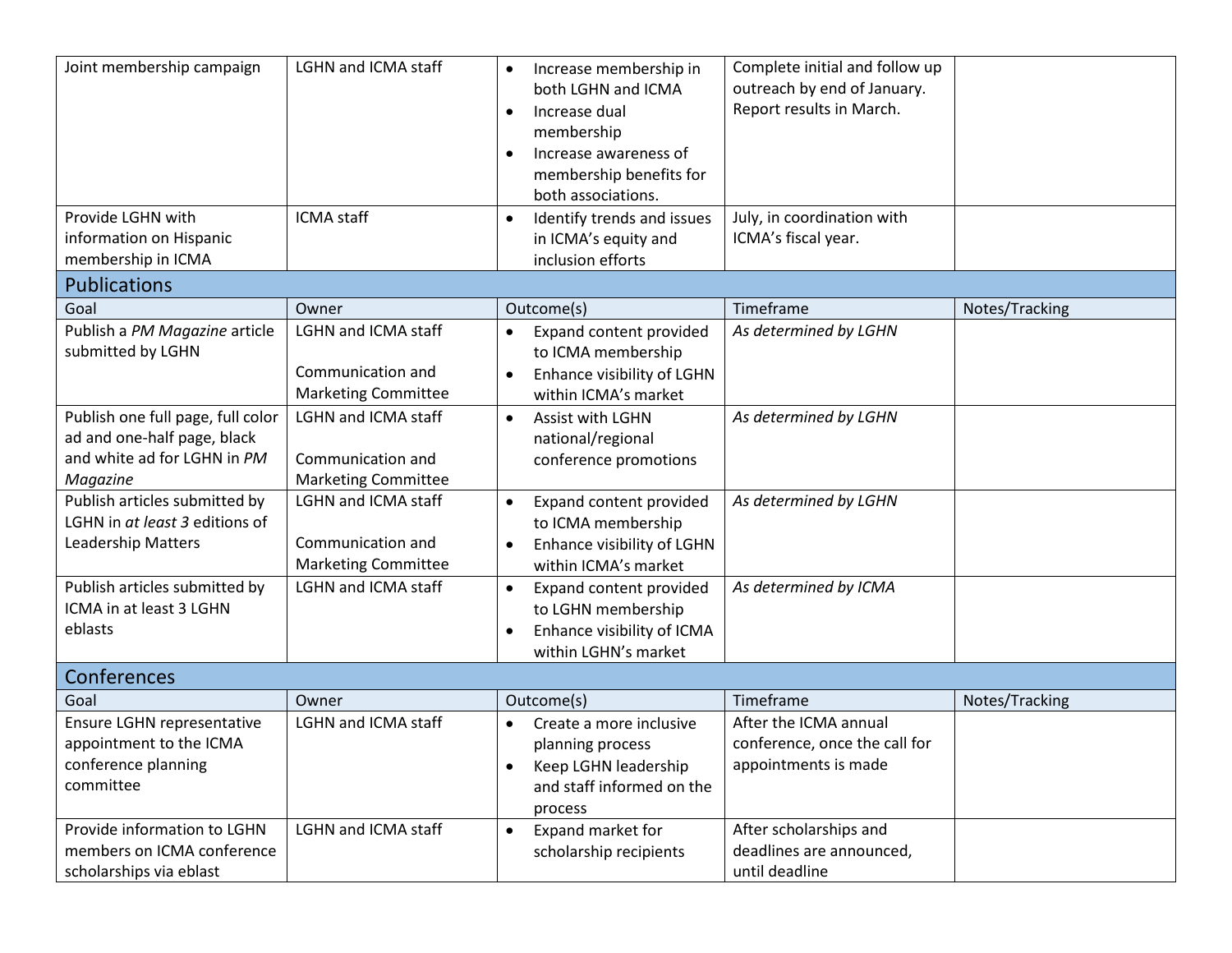| Publicize any social activities<br>planned for LGHN members<br>and their guests on ICMA's<br>communication channels         | <b>LGHN and ICMA staff</b> | Enhance visibility of LGHN<br>$\bullet$<br>events within ICMA's<br>market<br>Include the events as part<br>$\bullet$<br>of the conference<br>experience | After events are finalized,<br>until events are closed or<br>completed                                                     |                |
|-----------------------------------------------------------------------------------------------------------------------------|----------------------------|---------------------------------------------------------------------------------------------------------------------------------------------------------|----------------------------------------------------------------------------------------------------------------------------|----------------|
| Promoting each organization<br>via literature included in<br>conference attendee bags                                       | <b>LGHN and ICMA staff</b> | Enhance visibility of LGHN<br>$\bullet$<br>within ICMA's market                                                                                         | At the ICMA annual<br>conference in September.<br>Timeline for materials TBA                                               |                |
| Provide 4 complimentary<br>registrations to the ICMA<br>annual conference                                                   | <b>LGHN and ICMA staff</b> | Ensure inclusion of LGHN<br>$\bullet$<br>leadership and/or staff                                                                                        | Once registration is<br>announced                                                                                          |                |
| Provide complimentary exhibit<br>space at the ICMA annual<br>conference                                                     | <b>LGHN and ICMA staff</b> | Enhance visibility of LGHN<br>$\bullet$<br>within ICMA's market                                                                                         | As soon as exhibit hall space is<br>available for reservation                                                              |                |
| LGHN will present at least 1<br>educational session at the<br>ICMA annual conference                                        | <b>LGHN and ICMA staff</b> | Expand content provided<br>$\bullet$<br>to ICMA membership                                                                                              | In correlation with the Call for<br>Presentations. Typically,<br>January-March, though 2023<br>may be opened in late 2022. |                |
| Provide 4 invitations to each<br>other's annual dinners held<br>during the ICMA annual<br>conference                        | LGHN and ICMA staff        | Promote collaboration<br>$\bullet$<br>between ICMA and LGHN<br>leadership                                                                               | As soon as events are<br>confirmed                                                                                         |                |
| Leadership Development                                                                                                      |                            |                                                                                                                                                         |                                                                                                                            |                |
| Goal                                                                                                                        | Owner                      | Outcome(s)                                                                                                                                              | Timeframe                                                                                                                  | Notes/Tracking |
| LGHN will provide one<br>reviewer for the Local<br><b>Government Management</b><br>Fellowship Advisory Board                | <b>LGHN and ICMA staff</b> | Create a more inclusive<br>$\bullet$<br>review process                                                                                                  | TBA by ICMA                                                                                                                |                |
| Pursue the development and<br>funding of potential<br>professional development<br>opportunities for minorities<br>and women | LGHN and ICMA staff        | Expand content provided<br>$\bullet$<br>to LGHN and ICMA<br>membership<br>Advance the missions of<br>$\bullet$<br>both associations                     | TBD by LGHN and ICMA                                                                                                       |                |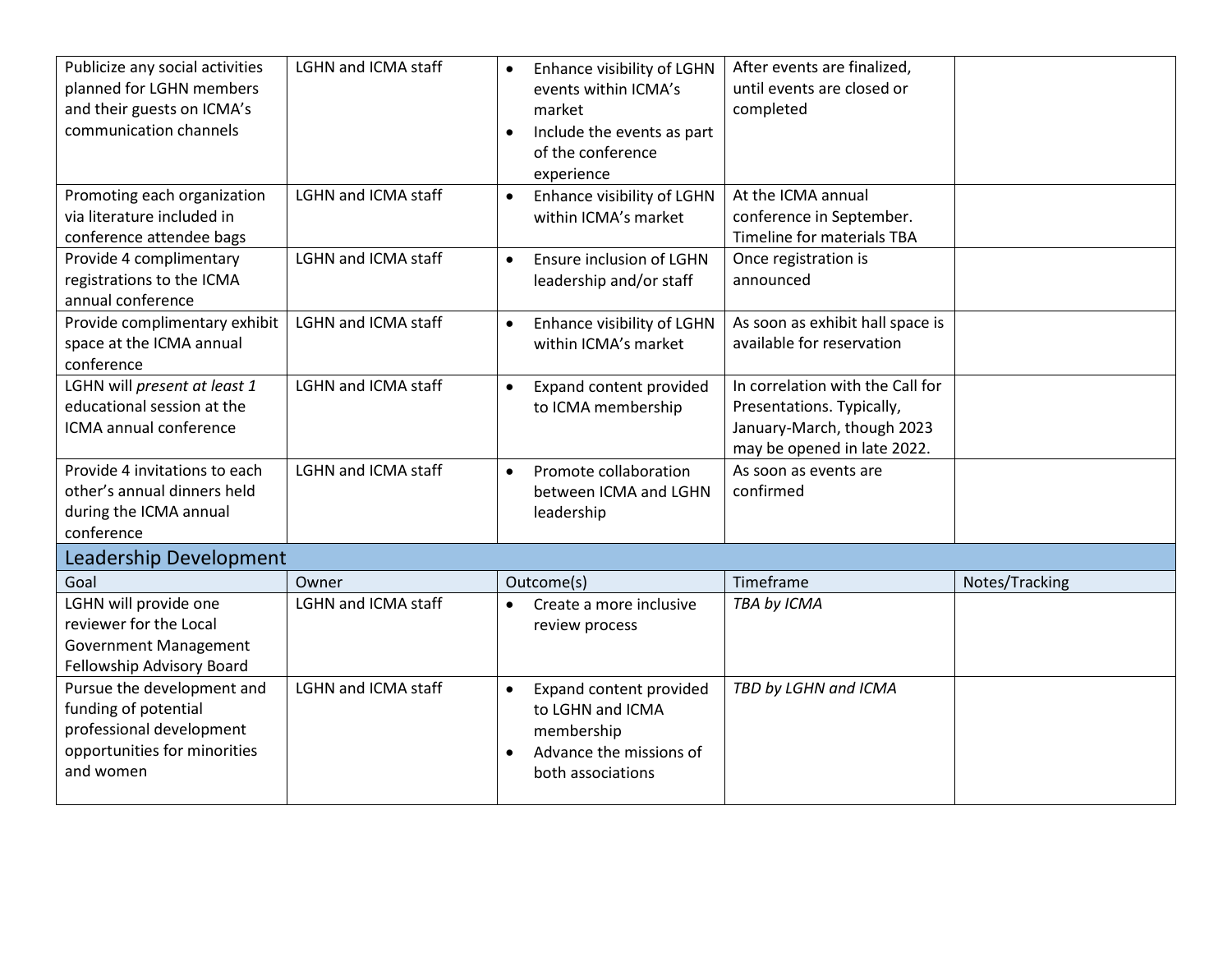

# **2022 Emerging Leaders Award and ICMA Conference Scholarship**

## **Award Purpose/Goals**

The Local Government Hispanic Network (LGHN) wants to recognize individuals who are emerging leaders in local government by demonstrating professional excellence and leadership skills in their organization and their community. LGHN's goal is to identify and support professionals who have the ability to rise to leadership positions in local government and have demonstrated interest in improving minority and/or disadvantaged communities.

## **Nomination Criteria**

**Who is eligible for nomination?** Early or mid-career professionals, including anyone who has transitioned to local government service from another field, and has shown mobility in his or her career. The nominee should also demonstrate active and sustained engagement in LGHN. Current and past board members are not eligible for the award.

The recipient(s) will receive a scholarship to attend the ICMA conference and \$1,000 travel stipend. The LGHN awards dinner will be held on September 18, 2022, in Columbus, Ohio.

*Who may nominate?* Anyone, including non-LGHN members, may nominate an LGHN member for the Emerging Leader Award. Members may also self-nominate. It is not required that the nominator be a member of LGHN. Be advised that the nominator will obtain the nominee's supervisor signature of approval prior to submittal of the nomination.

## **Timeline**

- Monday, February 7, 2022: Issue call for submittals
- Friday, April 15, 2022: Deadline for submissions
- April 2022: Selection committee review of submittals; recommendations to the LGHN Board of Directors at the May 6, 2022, Board Meeting
- May 2022: Notify recipient selected for the award
- September 18, 2022: Present award(s) at the LGHN dinner at the ICMA Conference

## **Awards should be submitted electronically to**

[cbutterfield@LGHN.org](mailto:cbutterfield@LGHN.org) or direct questions to Christine Butterfield at 510-761-4440





20121Emerging Leader Award Winners Andrea Alicoate, Diversity Administrator City of Mesa, AZ

Marcus Steele, Finance Manager Arts & Culture Department City of Mesa, AZ